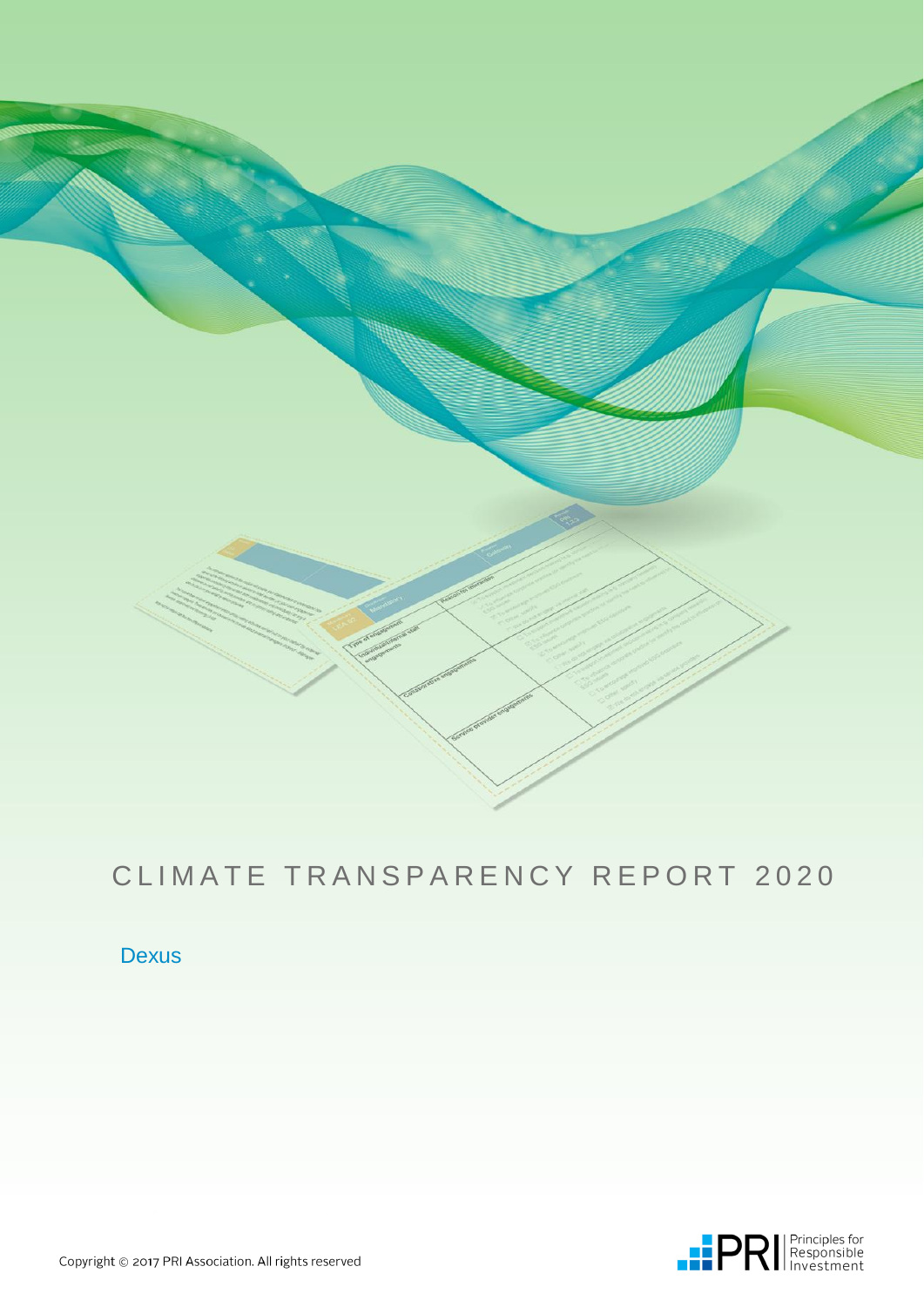## About the Climate-related Disclosure Indicators

Climate has been identified as a top priority for PRI signatories, with over 70% of asset owners reporting this as the most important long-term trend they are acting on.

The FSB Task Force's guidance on climate-related financial disclosure aim to create a single framework for disclosure on assessment and management of climate-related risk. The recommendations, supported by investors representing US\$22 trillion, identify four main disclosures, Governance, Strategy, Risk Management, Metrics and Targets, and include specific guidance for asset owners and managers.

As a result, the PRI introduced climate-related disclosure indicators that can be used to align with the TCFD recommendations in the 2020 PRI Reporting Framework.

## About this report

This report is an export of only the climate-related indicators from the 2020 Reporting Framework response. The full Public Transparency Report is available here [\(https://reporting.unpri.org/surveys/PRI-reporting-framework-2020/-](https://reporting.unpri.org/surveys/PRI-reporting-framework-2020/88397D89-0380-45FF-9E10-E6DEB2145926/79894dbc337a40828d895f9402aa63de/html/2/?lang=en&a=1) [88397D89-0380-45FF-9E10-E6DEB2145926/79894dbc337a40828d895f9402aa63de/html/2/?lang=en&a=1\)](https://reporting.unpri.org/surveys/PRI-reporting-framework-2020/88397D89-0380-45FF-9E10-E6DEB2145926/79894dbc337a40828d895f9402aa63de/html/2/?lang=en&a=1). It shows the responses to all the completed climate indicators, even those you chose to keep private. It is designed for your internal review or – if you wish - to share with your stakeholders.

The PRI will not publish this report on its website if you have designated your 2020 climate reporting as "private". Otherwise, you will be able to access the Climate Transparency Report of your organisation and that of other signatories on the [PRI website](http://www.unpri.org/areas-of-work/reporting-and-assessment/reporting-outputs/) and on th[e Data Portal.](https://dataportal.unpri.org/)

To easily locate information, there is a **Recommendation index** which summarises the indicators that signatories complete and disclose. The report presents information exactly as it was reported as per signatory preference. Where an indicator offers a response option that is multiple-choice, all options that were available to the signatory are presented in this report.

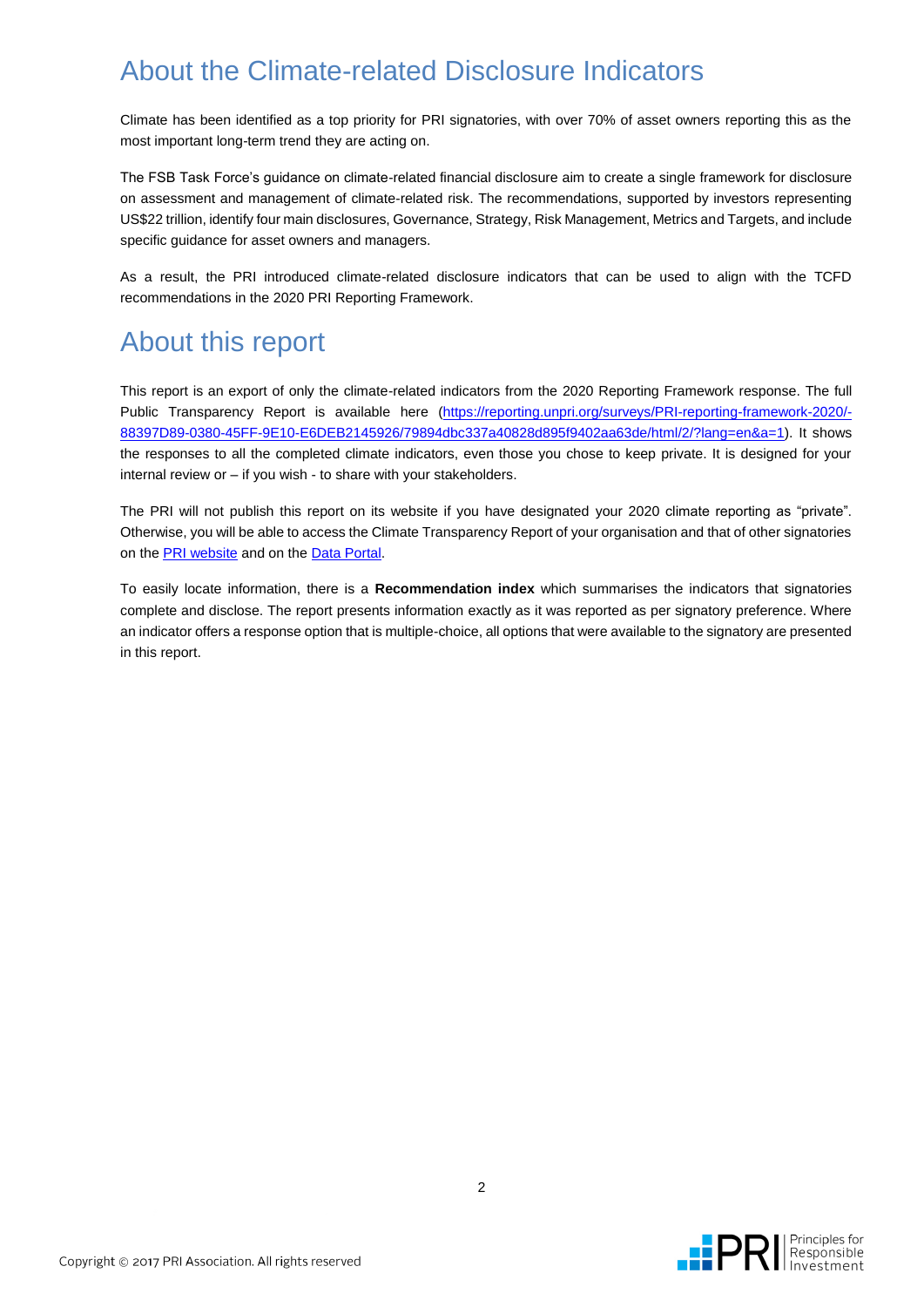## TCFD Recommendations Index

| <b>Strategy and Governance - CC</b> |                         | <b>TCFD Recommendation</b> |            |                 |                           |                             |
|-------------------------------------|-------------------------|----------------------------|------------|-----------------|---------------------------|-----------------------------|
| Indicator                           | Reported                | <b>Disclosure</b>          | Governance | <b>Strategy</b> | <b>Risk</b><br>Management | Metrics &<br><b>Targets</b> |
| <b>SG 01.6 CC</b>                   | $\overline{\checkmark}$ | Public                     |            |                 |                           |                             |
| <b>SG 01.7 CC</b>                   | $\overline{\checkmark}$ | Public                     |            |                 |                           |                             |
| <b>SG 01.8 CC</b>                   | $\overline{\checkmark}$ | Public                     |            |                 |                           |                             |
| <b>SG 01.9 CC</b>                   | $\overline{\checkmark}$ | Public                     |            |                 |                           |                             |
| <b>SG 01.10 CC</b>                  | $\overline{\checkmark}$ | Public                     |            |                 |                           |                             |
| <b>SG 07.5 CC</b>                   | $\overline{\checkmark}$ | Public                     |            |                 |                           |                             |
| <b>SG 07.6 CC</b>                   | $\overline{\checkmark}$ | Public                     |            |                 |                           |                             |
| <b>SG 07.7 CC</b>                   | $\overline{\checkmark}$ | Public                     |            |                 |                           |                             |
| <b>SG 07.8 CC</b>                   | ÷,                      | Public                     |            |                 |                           |                             |
| SG 13.1                             | ✓                       | Public                     |            |                 |                           |                             |
| SG 13.2                             | ✓                       | Public                     |            |                 |                           |                             |
| <b>SG 13.4 CC</b>                   | $\overline{\checkmark}$ | Public                     |            |                 |                           |                             |
| <b>SG 13.5 CC</b>                   | $\overline{\checkmark}$ | Public                     |            |                 |                           |                             |
| <b>SG 13.6 CC</b>                   | $\overline{\checkmark}$ | Public                     |            |                 |                           |                             |
| <b>SG 13.7 CC</b>                   | $\overline{\checkmark}$ | Public                     |            |                 |                           |                             |
| <b>SG 13.8 CC</b>                   | $\overline{\checkmark}$ | Public                     |            |                 |                           |                             |
| SG 14.1                             | $\overline{\checkmark}$ | Public                     |            |                 |                           |                             |
| <b>SG 14.2</b>                      | $\overline{\checkmark}$ | Public                     |            |                 |                           |                             |
| SG 14.3                             | $\overline{\checkmark}$ | Public                     |            |                 |                           |                             |
| <b>SG 14.6 CC</b>                   | $\overline{\checkmark}$ | Public                     |            |                 |                           |                             |
| <b>SG 14.7 CC</b>                   | ✓                       | Public                     |            |                 |                           |                             |
| <b>SG 14.8 CC</b>                   | $\overline{\checkmark}$ | Public                     |            |                 |                           |                             |
| <b>SG 14.9 CC</b>                   | ÷,                      | Public                     |            |                 |                           |                             |
| SG 15.1                             | $\overline{\checkmark}$ | Public                     |            |                 |                           |                             |
| <b>SG 15.2</b>                      | $\blacksquare$          | Public                     |            |                 |                           |                             |
| SG 15.3                             | $\blacksquare$          | Public                     |            |                 |                           |                             |

| <b>Symbol</b> | <b>Status</b>                                                                                                                                     |  |  |  |  |
|---------------|---------------------------------------------------------------------------------------------------------------------------------------------------|--|--|--|--|
| ✔             | The signatory has completed this sub-indicator                                                                                                    |  |  |  |  |
|               | The signatory did not complete this sub-indicator.                                                                                                |  |  |  |  |
|               | This indicator is relevant to the named TCFD recommendation                                                                                       |  |  |  |  |
|               | Within the first column "Indicator", indicators marked in blue are mandatory to complete.<br>Indicators marked in grey are voluntary to complete. |  |  |  |  |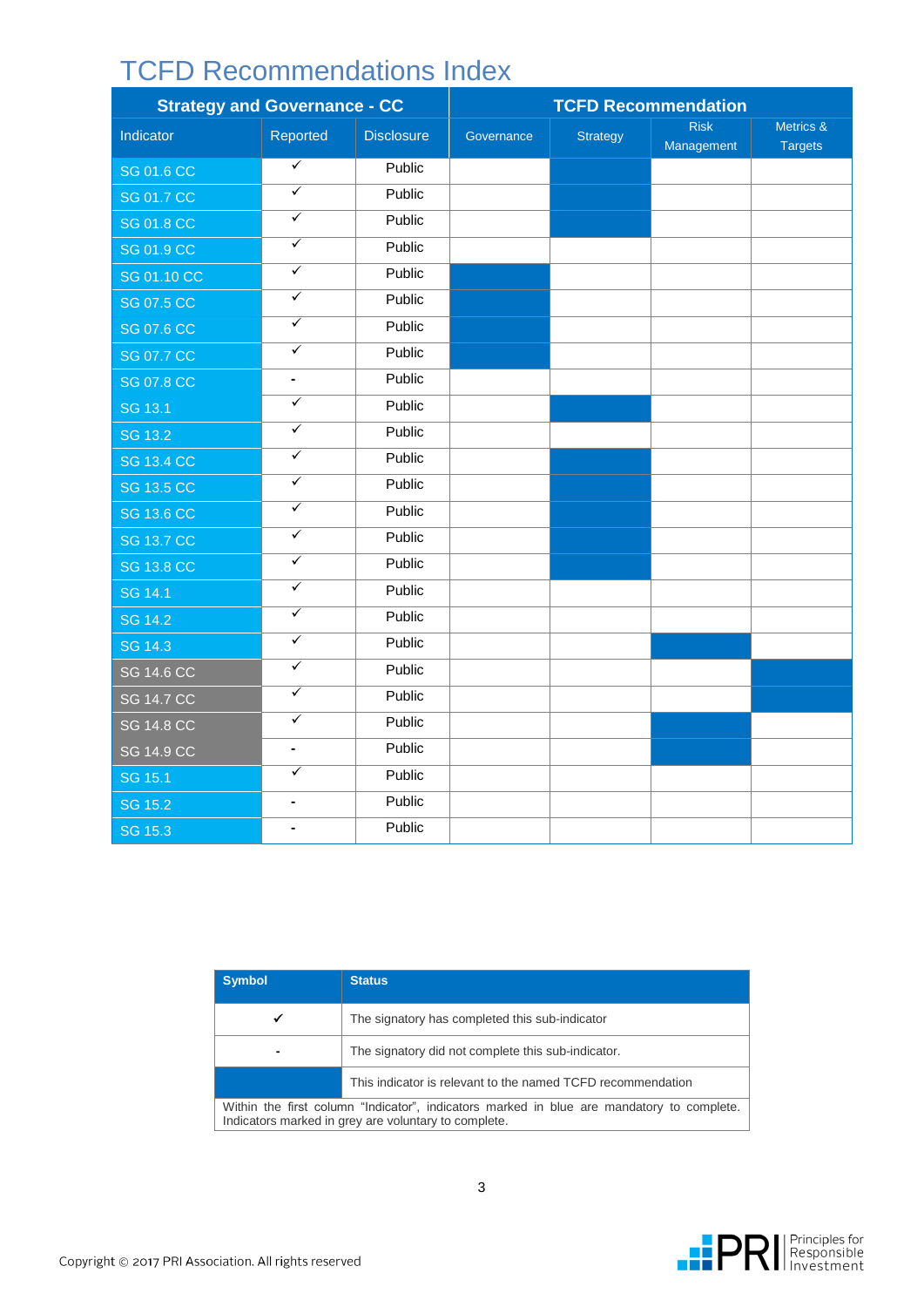# **ORGANISATIONAL OVERVIEW**

This section provides an overview of your organisation. These characteristics are used to define your peer groups.

### **MAIN CHARACTERISTICS**

| <b>Name</b>                               | Dexus                             |
|-------------------------------------------|-----------------------------------|
| <b>Signatory Category</b>                 | <b>Fund Management - Majority</b> |
| <b>Signatory Type</b>                     | Investment Manager                |
| Size                                      | US\$ 10 - 29.99 billion AUM       |
| <b>Main Asset Class</b>                   | >50% Property Internally Managed  |
| <b>Signed PRI Initiative</b>              | 2010                              |
| Region                                    | Oceania                           |
| Country                                   | Australia                         |
| <b>Disclosure of Voluntary Indicators</b> | 36% from 38 Voluntary indicators  |

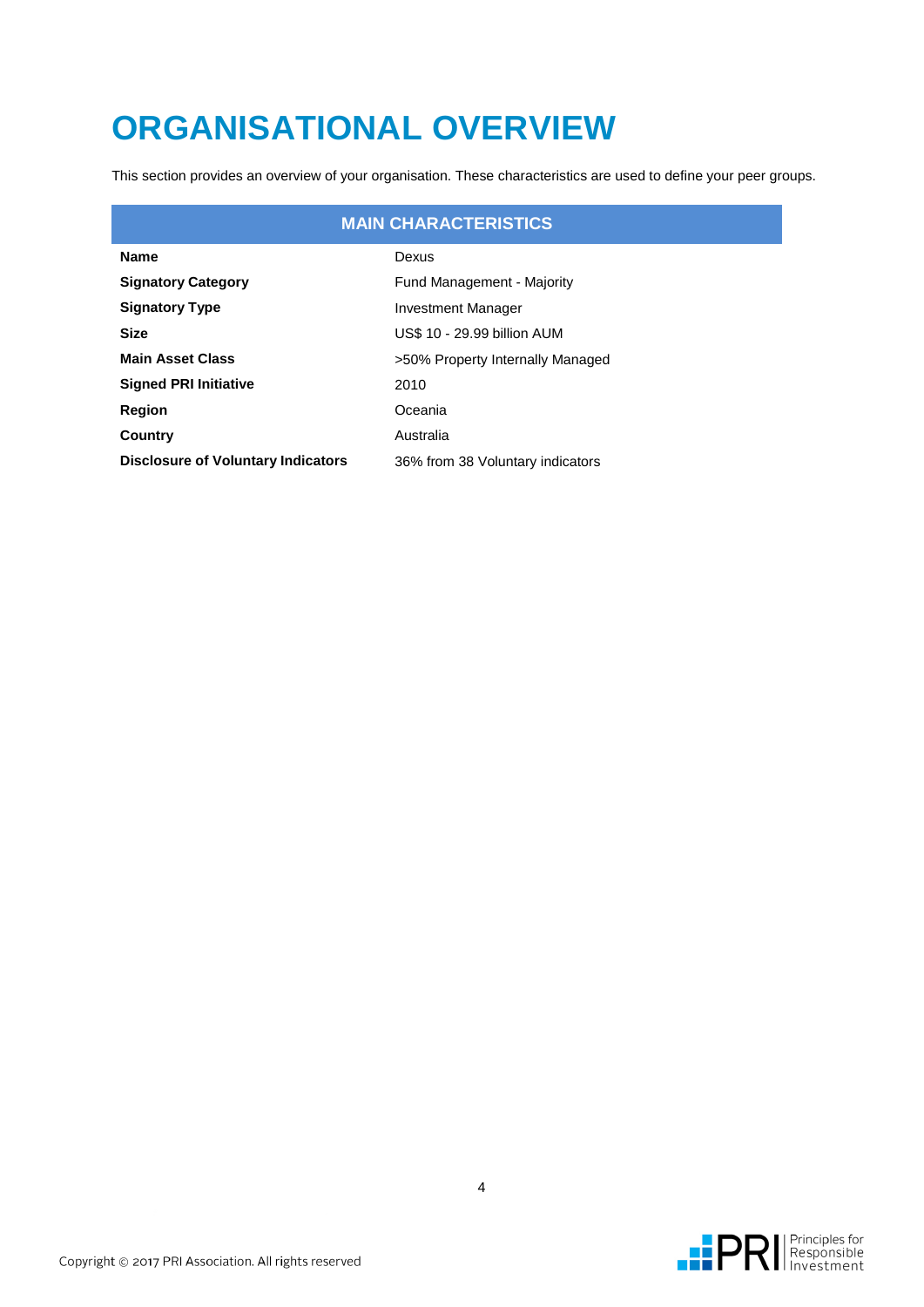### Dexus

## Reported Information

Public version

Strategy and Governance

### PRI disclaimer

This document presents information reported directly by signatories. This information has not been audited by the PRI Secretariat or any other party acting on their behalf. While this information is believed to be reliable, no representations or warranties are made as to the accuracy of the information presented, and no responsibility or liability can be accepted for any error or omission.

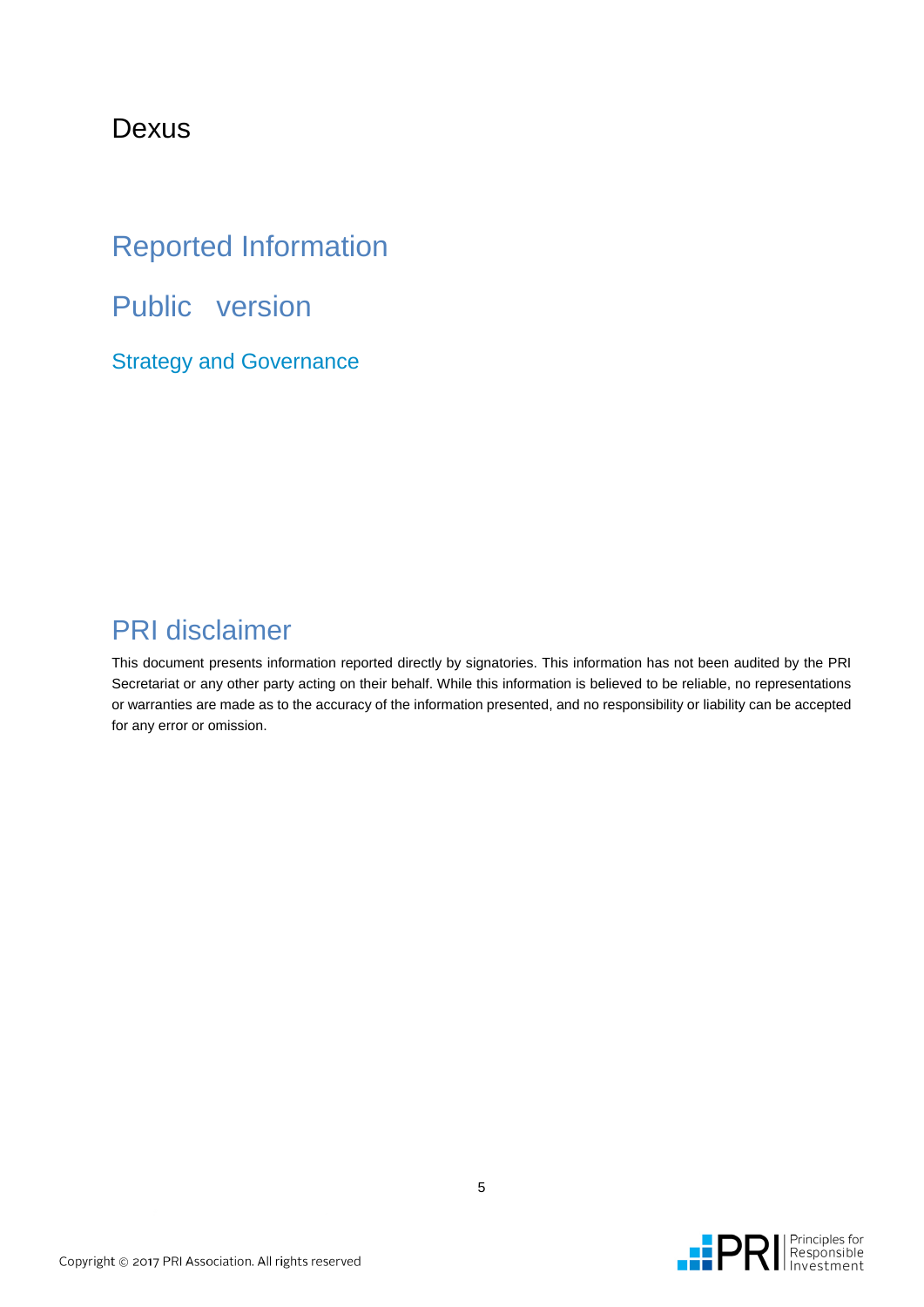| <b>Investment policy</b> |                  |               |                      |                |  |
|--------------------------|------------------|---------------|----------------------|----------------|--|
|                          |                  |               |                      |                |  |
| <b>SG 01</b>             | <b>Mandatory</b> | <b>Public</b> | <b>Core Assessed</b> | <b>General</b> |  |
|                          |                  |               |                      |                |  |

**New selection options have been added to this indicator. Please review your prefilled responses carefully.**

| <b>SG 01.1</b>                                                                                                                                                                                                                                                    | Indicate if you have an investment policy that covers your responsible investment approach. |                                                            |               |                    |                |  |
|-------------------------------------------------------------------------------------------------------------------------------------------------------------------------------------------------------------------------------------------------------------------|---------------------------------------------------------------------------------------------|------------------------------------------------------------|---------------|--------------------|----------------|--|
| <b>SG 01 CC</b>                                                                                                                                                                                                                                                   |                                                                                             | <b>Mandatory to Report Voluntary to</b><br><b>Disclose</b> | <b>Public</b> | <b>Descriptive</b> | <b>General</b> |  |
| Indicate whether your organisation has identified transition and physical climate-related risks<br><b>SG 01.6</b><br>and opportunities and factored this into the investment strategies and products, within the<br>cc<br>organisation's investment time horizon. |                                                                                             |                                                            |               |                    |                |  |

Yes

Describe the identified transition and physical climate-related risks and opportunities and how they have been factored into the investment strategies/products.

#### **Short term transition risks and opportunities**

- Current regulation: Maintaining legal compliance to climate related policy and legislation, and associated increased compliance costs due to enhanced emissions reporting obligations.
- Emerging regulation: Monitoring and responding to emerging climate related legislation such as, emissions taxes and tariffs on energy, to maintain compliance. The introduction of emissions taxes or increased energy tariffs may lead to increased operations costs.
- Market: Change in investor behaviour to divest from businesses that exhibit high carbon intensity or that do not articulate a clear strategy for addressing climate change risks. The opportunity exists to leverage change in investor preferences to enhance competitive position and improve access to capital.
- Market: Change in customer expectations, particularly government tenants, for high performing efficient buildings. This shift in customer preference enhances Dexus's competitive position, resulting in higher occupancy and rental returns.

#### **Short term physical risks and opportunities**

 Acute physical risks: Change in frequency and severity of extreme weather events such as bushfires, cyclones and floods. These extreme weather changes may result in increased insurance premiums and have the potential to reduce availability of insurance for assets in locations of high risk.

#### **Medium term transition risks and opportunities**

- Technology: Existing and emerging technology can be applied to improve the efficiency of building operations. Technological change can increase Dexus's ability to monitor resource consumption and material flows in real time, resulting in better operational decisions to increase building performance. Smart data can improve customer sustainability engagement and whole building efficiency. Technological improvements to building plant equipment can increase resource efficiency when existing equipment reaches its end of life.
- Supply chain: Climate impacts Dexus's tier 1 supply chain and creates advantages or disadvantages for suppliers based on their ability to meet Dexus's increasing sustainability preferences towards low carbon products and services, to support Dexus's net zero by 2030 target. In addition, suppliers may face challenges to adapt their business model and operations to thrive in a low carbon future scenario.

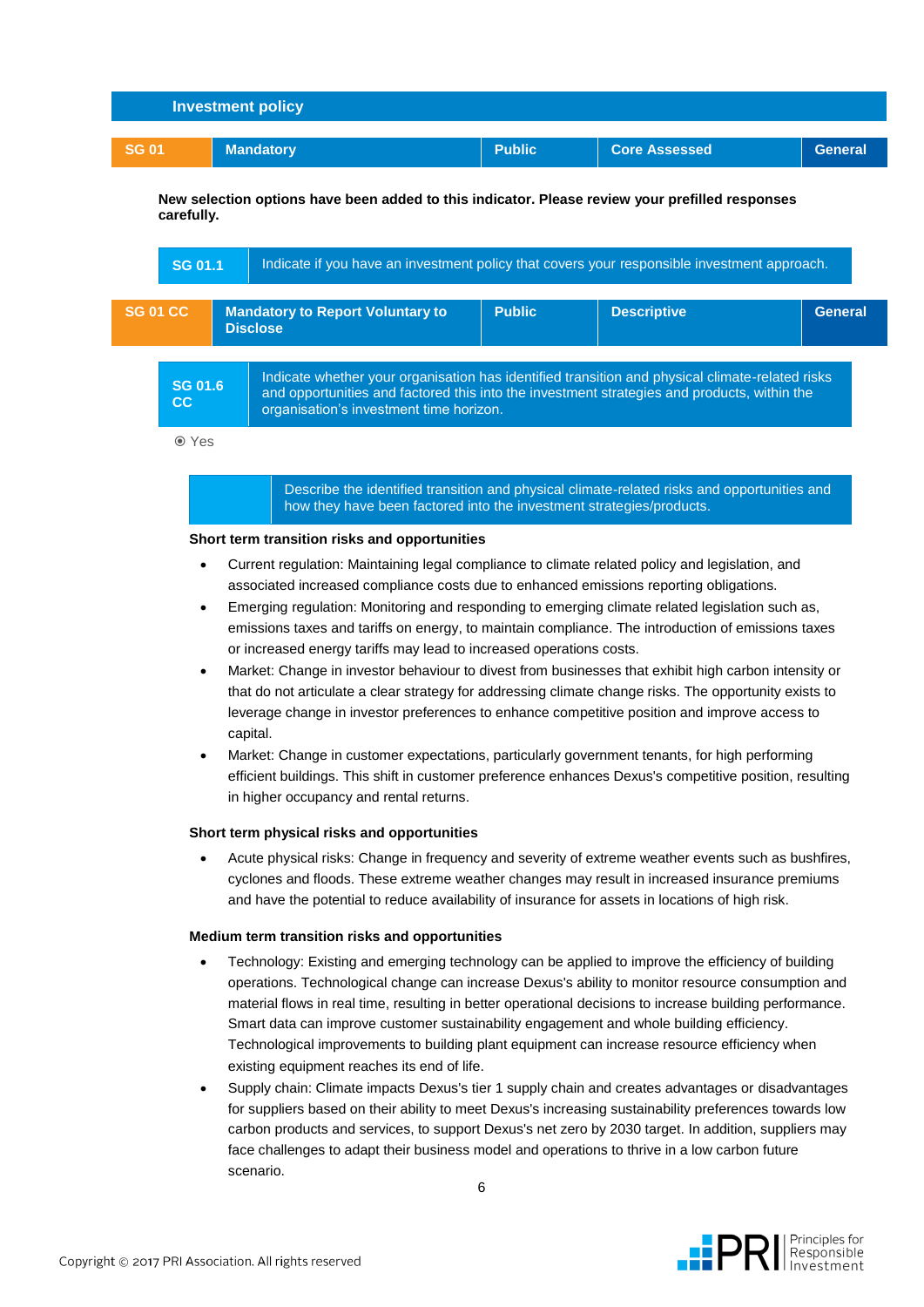- Market: Access to new market revenue opportunities, particularly in the renewable sector, with the opportunity to leverage Australia's grid transformation and increases in distributed electricity generation by new market operations, which removes barriers and supports the implementation of on-site renewable energy.
- Value chain: Shifting market expectation to integrate scope 3 emissions, i.e. move towards a whole building approach for both climate mitigation and adaptation. The inclusion of occupant emissions into climate resilience strategy provides external certification opportunities, such as Dexus's sciencebased emissions target (approved by the Science Based Targets initiative in FY19) and Green Star credits. Enhancing occupant sustainability engagement on reducing their carbon footprint supports Dexus's net zero by 2030 target and provides Dexus with a point of difference in its customer service offering.

#### **Medium-long term physical risks and opportunities**

 Chronic physical: Changes to climate such as rising mean temperature and heat stress. Rising mean temperature can lead to increased operating and maintenance costs, particularly as indoor temperature must be maintained to meet occupant comfort requirements.

 $\bigcap$  No

**SG 01.7 CC** Indicate whether the organisation has assessed the likelihood and impact of these climate risks?

Yes

#### Describe the associated timescales linked to these risks and opportunities.

#### **The following climate related risks and opportunities are considered on a short-term/ongoing basis:**

- Current regulation: Dexus's Compliance team maintains a legal compliance register which includes all environment and climate related legislation at Federal and State level of government.
- Emerging regulation: Dexus's Sustainability team monitors emerging climate related legislation to assess the compliance impact to Dexus. Dexus maintains dialogue with industry bodies and government agencies to ensure adequate preparation for emerging regulation.
- Legal: Dexus monitors its compliance risk against the National Greenhouse and Energy Reporting (NGER) Act for determining operational control and has an established framework to review operational control status of facilities periodically and for all new facilities post-acquisition. Through the Dexus Board ESG Committee, directors are regularly informed of climate-related risks and opportunities, enabling them to consider climate risk within their directors' duties for risk management.
- Market: Dexus engages in dialogue with the Investor Group on Climate Change, responds to investor surveys and queries on climate disclosure. In addition, Dexus monitors shifts in customer demands such as, government leasing minimum requirements for NABERS ratings and Property Council of Australia's Guide to Office Building Quality with ambition to operate a sustainable, premium quality portfolio.
- Acute physical risks: Initial Status Audits (ISA), environmental risks assessments, are conducted on all acquisitions as part of Dexus's Environmental Management System (EMS). Dexus's EMS is certified against international standard ISO 14001:2004 and is implemented at a property level by the Operations teams. The EMS has been designed to assess properties for their risk exposure against long term scenarios for changes in extreme weather events. Post-acquisition, reinspection environmental management reports or 'Statement of Environmental Aspects' are conducted for each property prepared from the ISA and reviewed annually.

#### **The following climate related risks and opportunities are considered on a medium-term basis:**

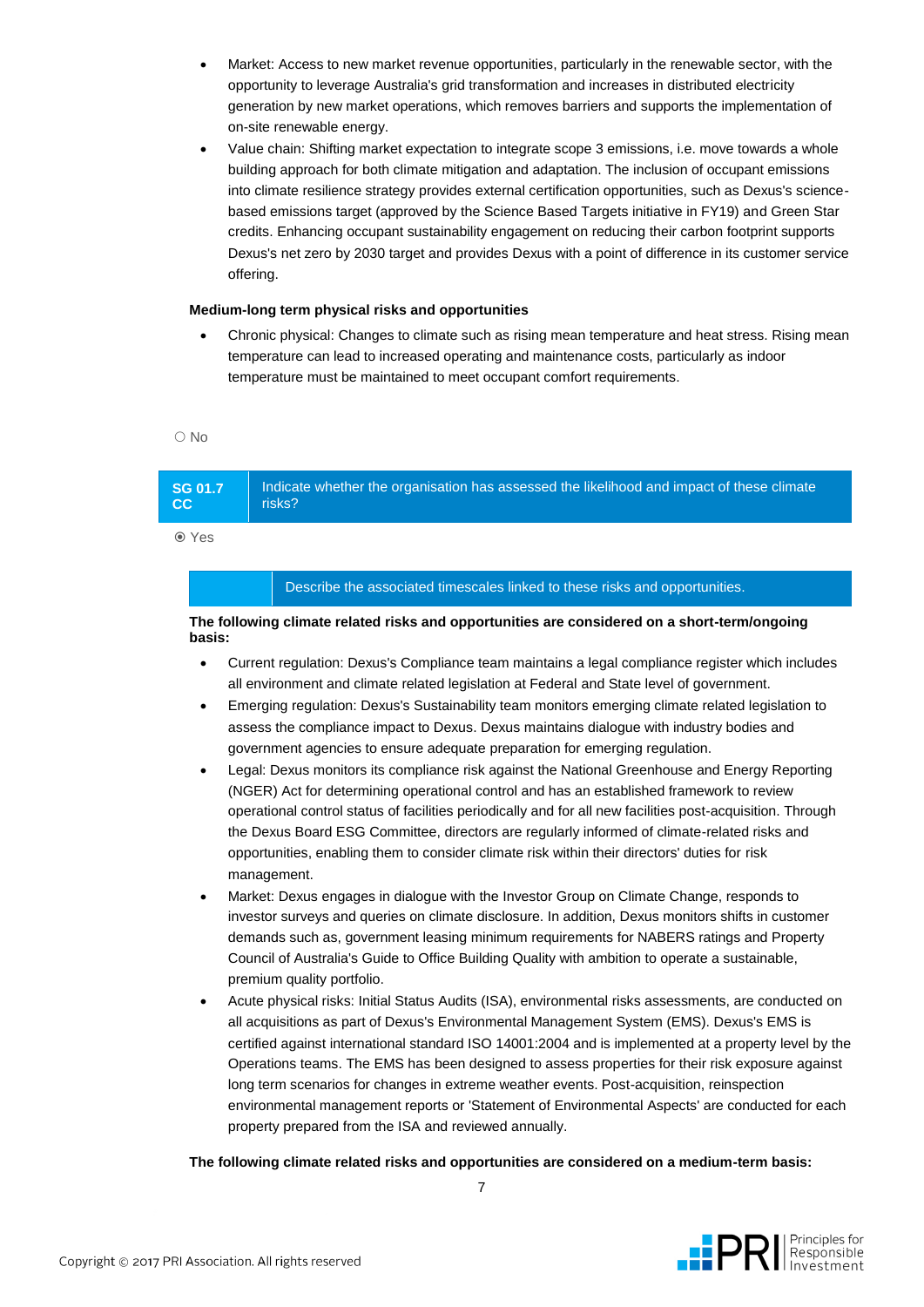- Technology: Dexus's Sustainability and Customer Technology teams consider existing and emerging technology for application in optimising building operations and as part of capital equipment replacement, to reduce resource consumption and associated greenhouse gas emissions in line with Dexus's net zero by 2030 target.
- Supply chain: Dexus's Supplier Code of Conduct highlights preference for low carbon products, particularly to achieve Green Star credits in emissions and transport. Dexus has surveyed suppliers to support an analysis of climate risks across its supply chain.
- Value chain: Dexus's climate resilience strategy includes a science-based Scope 3 emissions reduction target, the achievement of which requires Dexus to effectively influence its value chain, and work with tenants to reduce their carbon footprint.

#### **The following climate related risks and opportunities are considered on a medium-term basis**

 Chronic physical: Dexus's portfolio-level climate change risk modelling reviewed physical property risks against the IPCC's AR5 RCP8.5 scenario (likely worst-case scenario) using 2030 and 2070 time horizons. The assessment looks at chronic physical risks such as changes in the number of days expected to experience temperatures of more than 35 degrees Celsius in 2030 and the mean maximum temperature risk forecasts for 2030 and 2070 time horizons.

O No

| <b>SG 01.8</b><br>cc | Indicate whether the organisation publicly supports the TCFD?                                                                                |
|----------------------|----------------------------------------------------------------------------------------------------------------------------------------------|
| <b>⊙</b> Yes         |                                                                                                                                              |
| $\circ$ No           |                                                                                                                                              |
|                      |                                                                                                                                              |
| SG 01.9<br>cc        | Indicate whether there is an organisation-wide strategy in place to identify and manage<br>material climate-related risks and opportunities. |

Yes

#### **Describe**

Managing climate change risks, reducing greenhouse gas emissions and implementing adaptation measures are material issues for Dexus, as Dexus seeks to reduce operational and financial risks and maintain its property portfolio's long-term resilience and competitiveness.

Through its Sustainability Approach, Dexus integrates the management of environmental, social and governance issues across the property lifecycle for its direct portfolio and across its funds and funds mandates. Dexus assesses the physical risks, economic risks, potential safety risks and resilience of each building in coping with climate change risks. Properties are ranked according to their overall level of risk and higher risk properties undergo further assessment and adaptation planning.

Dexus's response involves mitigating physical risks through investment decision-making, asset planning, preventative maintenance and adaptation activities. Climate resilience has been integrated into Dexus's EMS to provide a structured property risk management process to evaluate vulnerability and develop adaptation actions.

Dexus reviews the sustainability risks of a potential acquisition before purchase through a rigorous due diligence process. This process requires details on the potential acquisition's environmental performance including NABERS ratings, Green Star ratings, energy and water consumption, climate change impact research or assessments that have been conducted, building upgrade and improvement plans, past energy and water audits undertaken as well as costing required to implement upgrades to the property in line with the Group's 5 star NABERS Energy rating target. The building performance can affect procurement decisions and determine the investment strategy for the asset, both in the short and long term.

For properties under management, environmental performance and reducing resource consumption is critical and is measured, monitored and managed to meet environmental performance targets. Dexus is committed to operational efficiency across the property portfolio to deliver savings in resource consumption, greenhouse gas emissions and to meet the environmental expectations of all stakeholders, now and in the future.

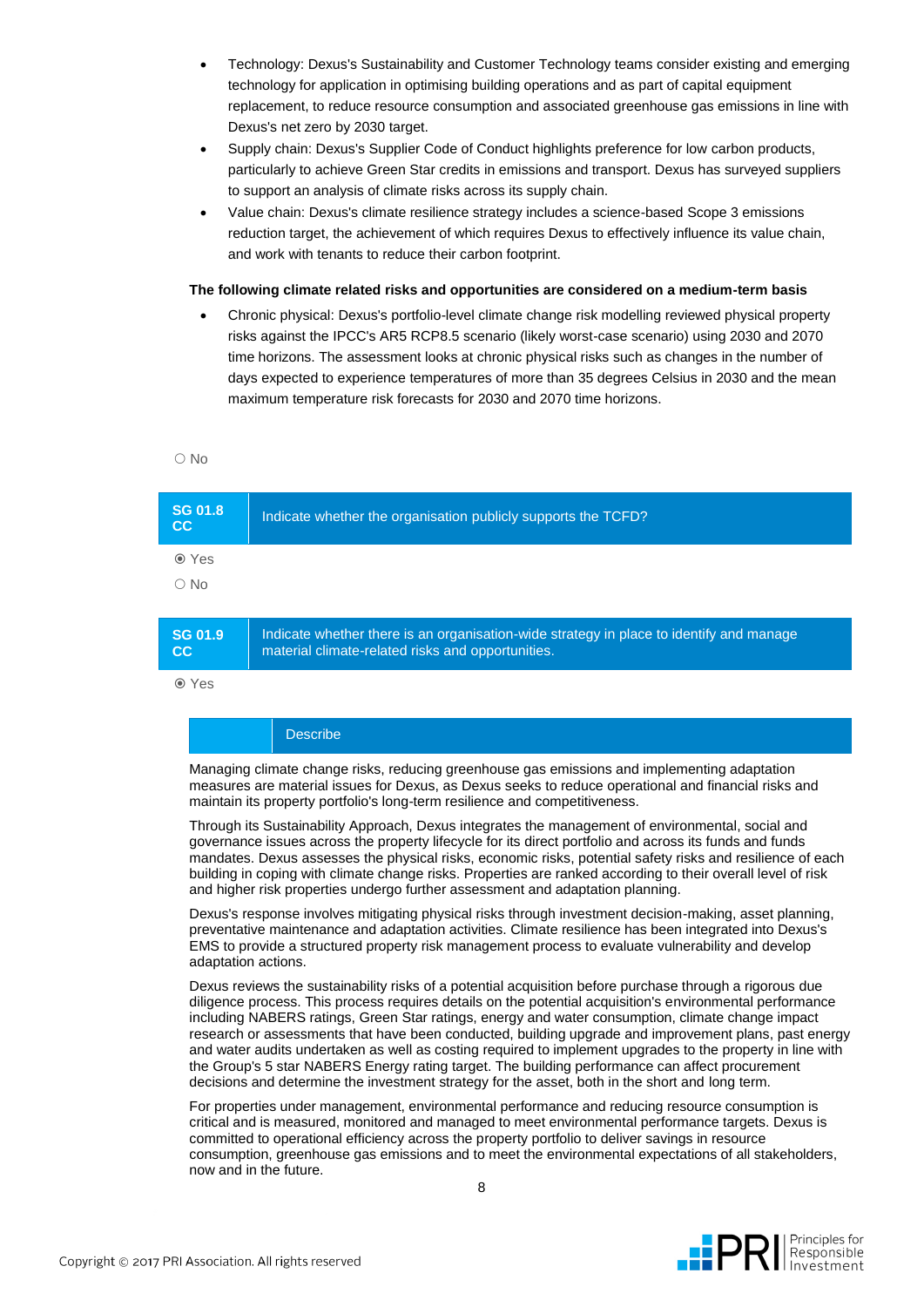As the nature and impact of transition risks continues to evolve, Dexus leverages the following activities to gather data and insights to inform investment decision-making:

- Dexus's in-house Research team tracks economic conditions, correlates market risks and forecasts real estate market performance in all major commercial, retail and industrial property markets nationwide
- Dexus collaborates with peers and with industry associations to undertake work and share knowledge on climate change risk and adaptation
- Dexus engages with customers and conducts social demographic studies across retail properties
- Dexus's Climate Resilience Working Group reviews climate scenarios to understand broader business impacts

Dexus sets continuous improvement targets to drive reductions in energy use, the major contributor to Dexus's emissions footprint. Dexus has committed to achieve net zero emissions by 2030 across its groupmanaged portfolio. Dexus's ambition has been certified by the Science Based Targets initiative as aligned with the global carbon reductions required to limit global warming to 1.5°C.

 $\bigcirc$  No

**CC**

#### **SG 1.10**  Indicate the documents and/or communications the organisation uses to publish TCFD disclosures.

Public PRI Climate Transparency Report

- $\boxtimes$  Annual financial filings
- $\Box$  Regular client reporting
- $\Box$  Member communications
- **⊠** Other

#### specify

CDP Climate Change questionnaire response

 $\square$  We currently do not publish TCFD disclosures

|                                                                 |  | <b>Governance and human resources</b>                                                                                                        |               |                    |                |
|-----------------------------------------------------------------|--|----------------------------------------------------------------------------------------------------------------------------------------------|---------------|--------------------|----------------|
| <b>SG 07 CC</b>                                                 |  | <b>Mandatory to Report Voluntary to</b><br><b>Disclose</b>                                                                                   | <b>Public</b> | <b>Descriptive</b> | <b>General</b> |
| <b>SG 07.5</b><br>cc                                            |  | Indicate the roles in the organisation that have oversight, accountability and/or management<br>responsibilities for climate-related issues. |               |                    |                |
| Board members or trustees                                       |  |                                                                                                                                              |               |                    |                |
| $\boxtimes$ Oversight/accountability for climate-related issues |  |                                                                                                                                              |               |                    |                |
| $\Box$ Assessment and management of climate-related issues      |  |                                                                                                                                              |               |                    |                |
| $\Box$ No responsibility for climate-related issues             |  |                                                                                                                                              |               |                    |                |

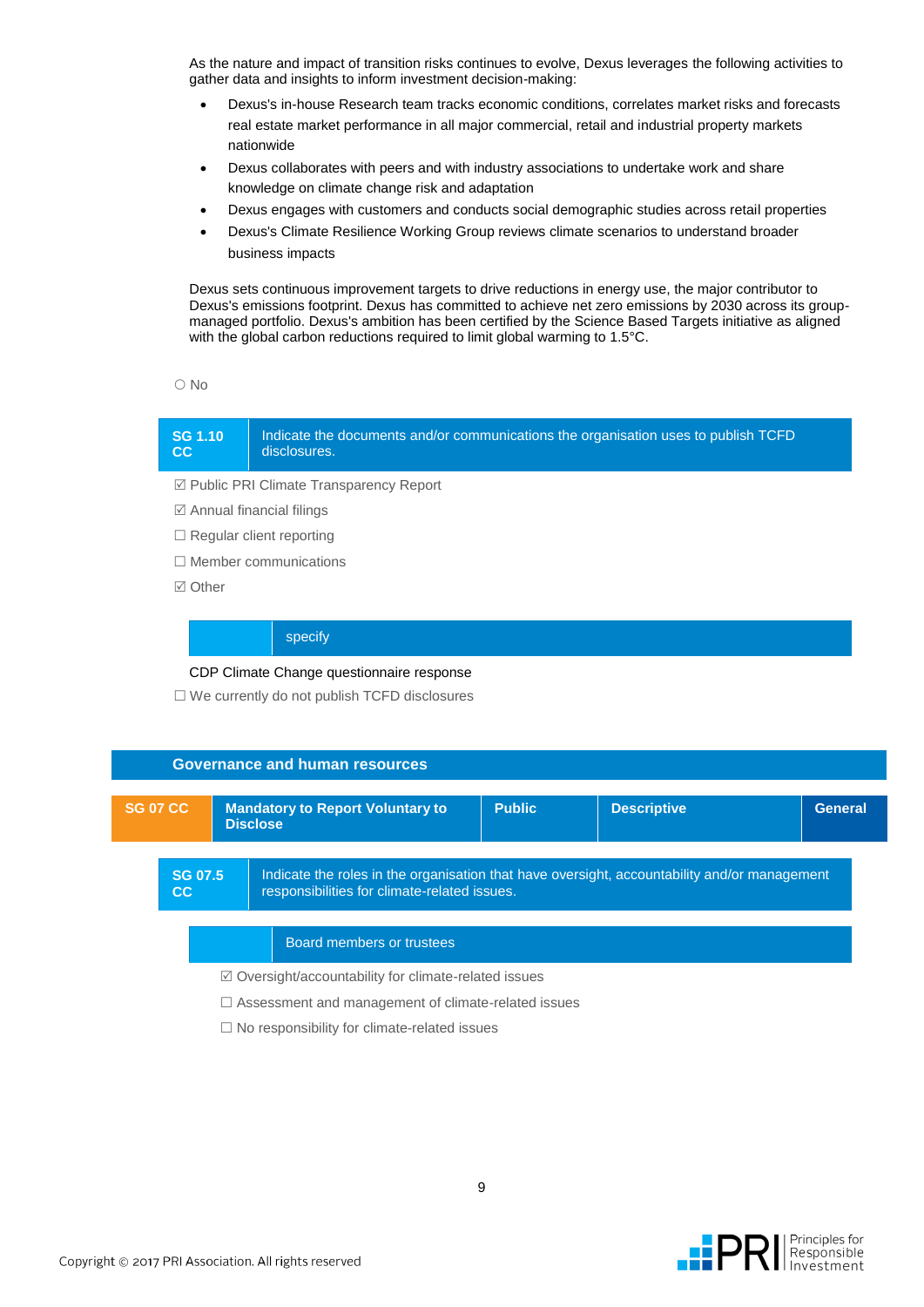- Oversight/accountability for climate-related issues
- Assessment and management of climate-related issues
- $\Box$  No responsibility for climate-related issues

#### Other Chief-level staff or heads of departments

- Oversight/accountability for climate-related issues
- Assessment and management of climate-related issues
- $\square$  No responsibility for climate-related issues

#### Portfolio managers

- Oversight/accountability for climate-related issues
- Assessment and management of climate-related issues
- $\Box$  No responsibility for climate-related issues

#### Investment analysts

- $\boxtimes$  Oversight/accountability for climate-related issues
- Assessment and management of climate-related issues
- $\square$  No responsibility for climate-related issues

#### Dedicated responsible investment staff

- $\boxtimes$  Oversight/accountability for climate-related issues
- Assessment and management of climate-related issues
- $\Box$  No responsibility for climate-related issues

#### Investor relations

- $\boxtimes$  Oversight/accountability for climate-related issues
- Assessment and management of climate-related issues
- $\square$  No responsibility for climate-related issues

#### External managers or service providers

- $\Box$  Oversight/accountability for climate-related issues
- $\boxtimes$  Assessment and management of climate-related issues
- $\square$  No responsibility for climate-related issues

#### Other role, specify (1)

#### Heads of Risk Compliance Governance

- Oversight/accountability for climate-related issues
- Assessment and management of climate-related issues
- $\square$  No responsibility for climate-related issues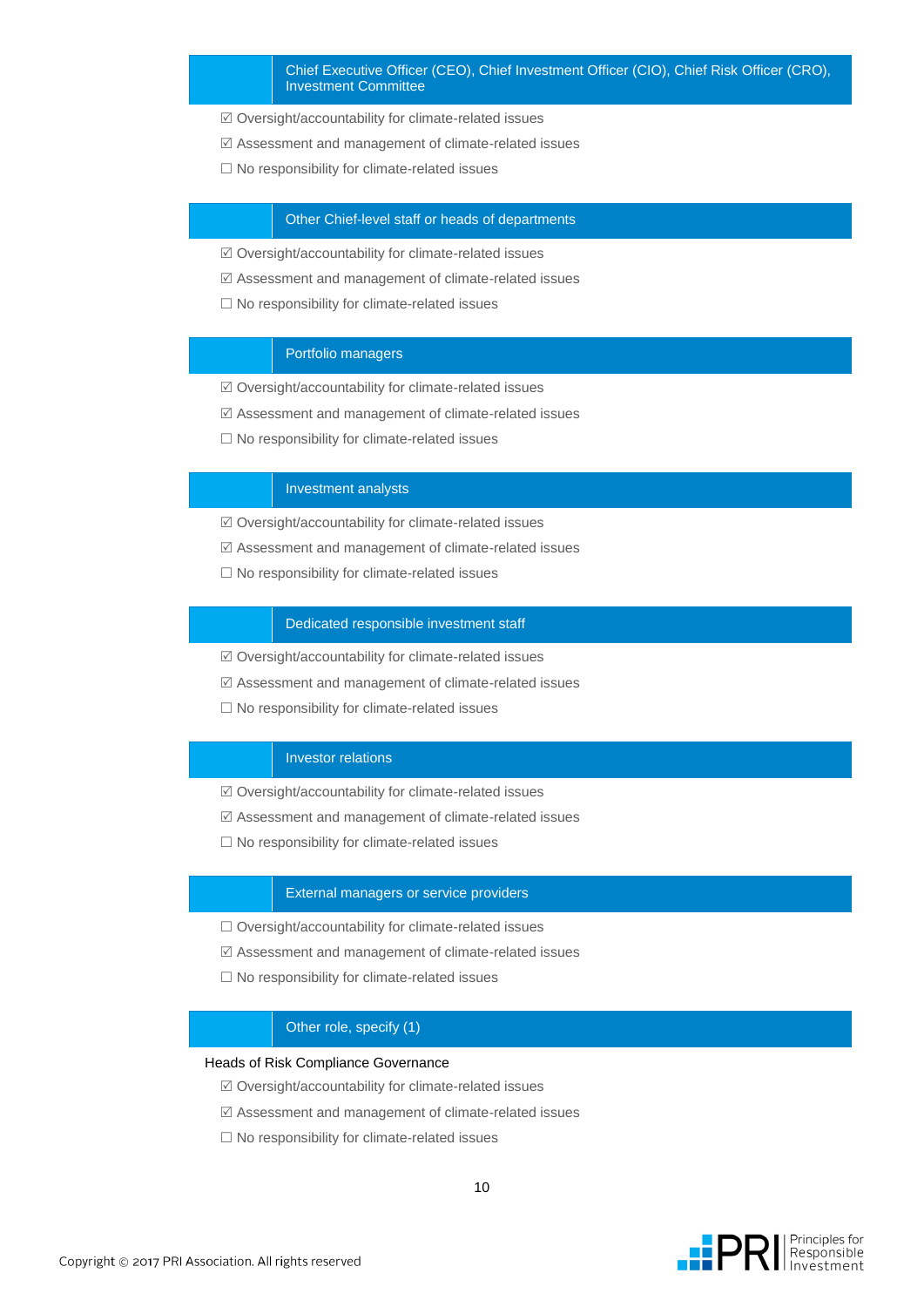#### **Process and frequency of which the board/committees are informed of climate-related issues**

During the FY19 reporting period, The Board Risk Committee was responsible for overseeing group risk management, including implementation and management of sustainability practices and initiatives throughout Dexus, as well as overseeing WHS, risk, compliance and internal audit. The Board Risk Committee reports directly to the Board.

The Board Risk Committee met quarterly to review and approve relevant Corporate and Compliance Policies and review reports on ESG performance including active projects, achievements and performance metrics.

Since the close of the FY19 reporting period, Dexus has established a Board ESG Committee, which considers the material environmental, social and governance issues relevant to Dexus's business activities and supports the group in maintaining its position as a global leader in ESG performance. Climate change is a key material issue for Dexus's sustainability approach, and the Board ESG Committee is informed of climate-related risks and opportunities, as well as actions planned/implemented to manage these issues, on a quarterly basis through reports and meetings. The Board ESG Committee works with the Board Risk Committee to ensure the adequacy of Dexus's approach to the identification and management of environmental risks and opportunities, including climate-related issues.

#### **How climate-related issues are considered when reviewing and guiding-decision making**

Climate-related issues are considered as one of several risks and opportunities that guide decision making in line with Dexus's Risk Management Framework and overall strategy. Climate-related issues are considered with reference to themes of Dexus's climate change resilience strategy:

1. Mitigating Dexus's impact through decarbonisation, energy efficiency and renewable energy.

2. Adapting to physical and transitional risks relevant to properties, people and operations, and leveraging climate change-related opportunities.

3. Influencing the value chain by engaging customers and suppliers to reduce climate impacts. Dexus seeks to build the capacity of individuals, communities and systems in and around Dexus properties to adapt and grow with consideration to chronic stresses and acute shocks that may result from the effects of climate change

#### **How the board/committees monitor and oversee progress on climate-related targets and goals**

In the FY19 reporting period, the Board Risk Committee received quarterly reports from the Sustainability team regarding the status of progress against key Dexus environmental commitments, and key projects that form part of the group's climate resilience strategy. From FY20, the Board ESG Committee will receive this quarterly reporting.

#### **SG 07.7 CC**

For management-level roles that assess and manage climate-related issues, provide further information on the structure and processes involved.

#### **Organisational structure**

The key management stakeholders for addressing climate-change issues are:

- Executive level: Group Management Committee (GMC) overall management accountability for assessing and managing climate-related issues, governance and risk management programs
- Senior Management level: Property Executive Committee (PEC), Retail, Industrial, Healthcare Team (RIHT), Dexus/CBRE Strategic Management Committee - operational accountability for managing climate-related issues, with support from the Sustainability and Risk teams
- Operational level: Office and Industrial Operations Teams, Retail Operations Teams responsible for implementing climate-related issue management initiatives and programs, and reporting property and portfolio level outcomes

#### **Board and committee reporting**

The Group Risk Committee is accountable to and reports to the GMC and Board Risk Committee on the effectiveness of compliance, risk and internal audit practices. The committee oversees the implementation and management of initiatives to maintain effective management of risks that have the potential to impact Dexus's strategy and outlook. Climate is a key strategic risk to Dexus and is actively reviewed and managed within Dexus's risk management framework and by the Sustainability team. Each key strategic risk, climate included, is discussed in depth on an annual basis, in addition to general updates on Dexus's ongoing work to manage climate-related risks and opportunities. From FY20, the Board ESG Committee will have a lead role in reviewing

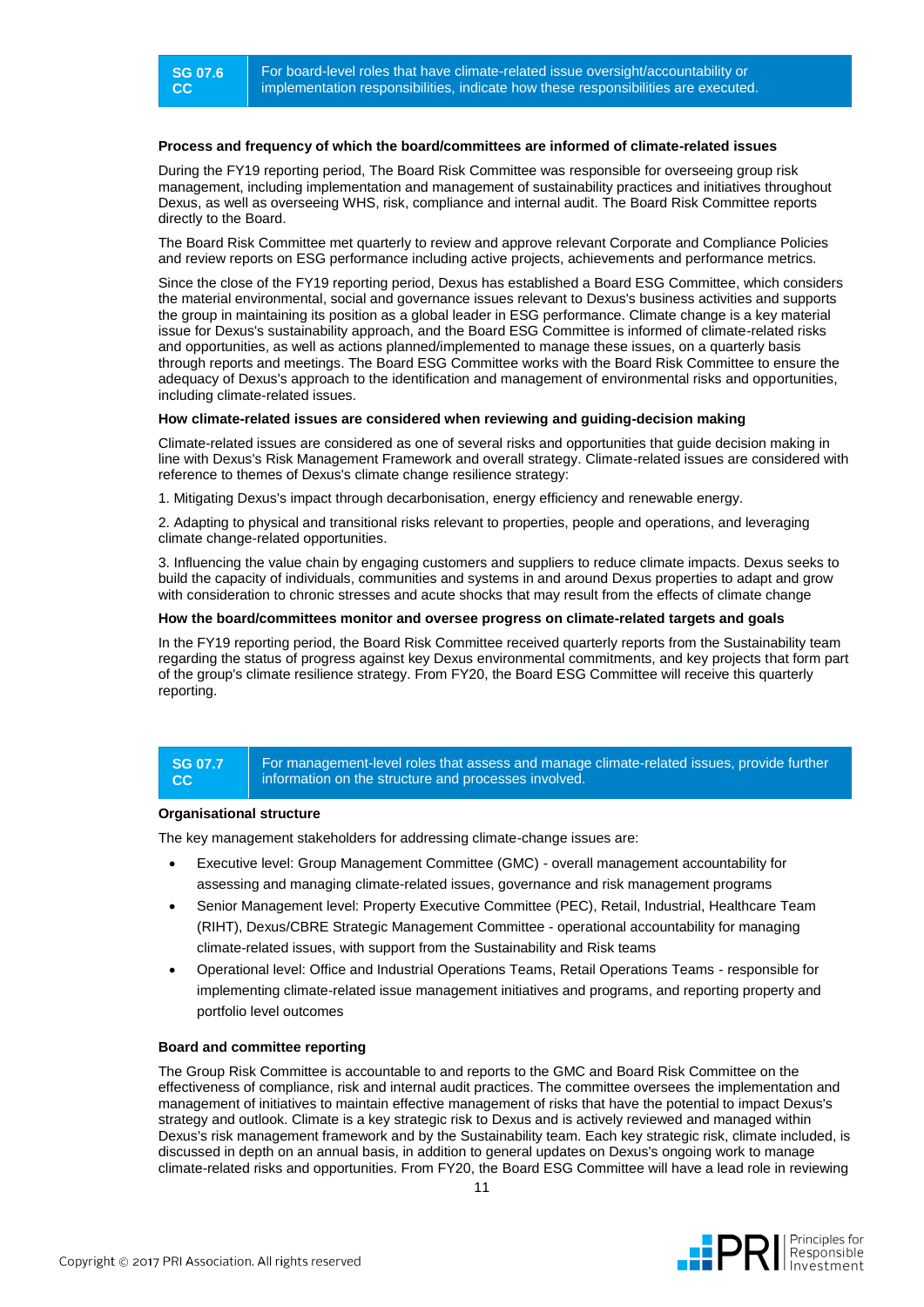the management of climate issues, working with the Board Risk Committee as required.

The Sustainability Team reports monthly to the GMC, and quarterly to the Group Risk and Board Risk Committee regarding the status of progress against key Dexus environmental commitments, and climate resilience initiatives. Since the end of FY19, the Sustainability Team has commenced reporting quarterly to the Board ESG Committee (instead of the Group Risk and Board Risk Committees).

The Risk team reports quarterly to the GMC, Board Risk Committee and Group Risk Committee regarding progress of risk management programs, activities, and impacts.

#### **Understanding climate-related issues**

Management gains an understanding of climate-related issues through:

- Internal discussion and information sharing
- Briefings by the Sustainability team
- Attending briefings and seminars
- Conducting a portfolio-wide climate change risk management assessment
- Performing climate scenario analysis to understand business preparedness for a range of plausible futures
- Monitoring energy and emissions against targets, and indirect impacts
- Reports from the Risk team on management response

#### **Monitoring climate-related issues**

Dexus's Risk team oversees the group's Environmental Management System which addresses environmental risks as part of Dexus's overall risk management framework. The EMS has been designed to assess properties for their risk exposure against long term scenarios for changes in temperature and rainfall, increased frequency and severity of flooding, tropical storms, extreme winds and rising sea levels.

#### **Reducing Dexus's emissions footprint**

The Sustainability team sets continuous improvement targets and monitors programs to drive reductions in energy use, the major contributor to Dexus's emissions footprint. In FY19, Dexus received certification from the Science Based Targets initiative that its target to achieve net zero emissions by 2030 is in line with a 1.5C warming scenario, the SBTi's highest level of ambition.

### **ESG issues in asset allocation**



 $\boxtimes$  Yes, in order to assess future ESG factors

#### **Describe**

Dexus Research's modelling is structured around 'customer' (demographics), 'cities' (infrastructure and planning) and technology and its impact on the real estate sector. The research involves identifying longterm growth and risk trends to determine preferred markets/sectors. The Long-term thematics (megatrends) considered include urban density, knowledge economy, ecommerce, sharing economy, and automation.

 $\mathbb Z$  Yes, in order to assess future climate-related risks and opportunities

#### **Describe**

Dexus conducts portfolio-level climate change risk modelling whereby physical property risks are reviewed against the IPCC's AR5 RCP8.5 scenario using 2030 and 2070-time horizons. To assess Dexus's future energy efficiency opportunities and transition to renewable energy, energy use and price modelling is conducted through to 2030 with 2 degrees warming.

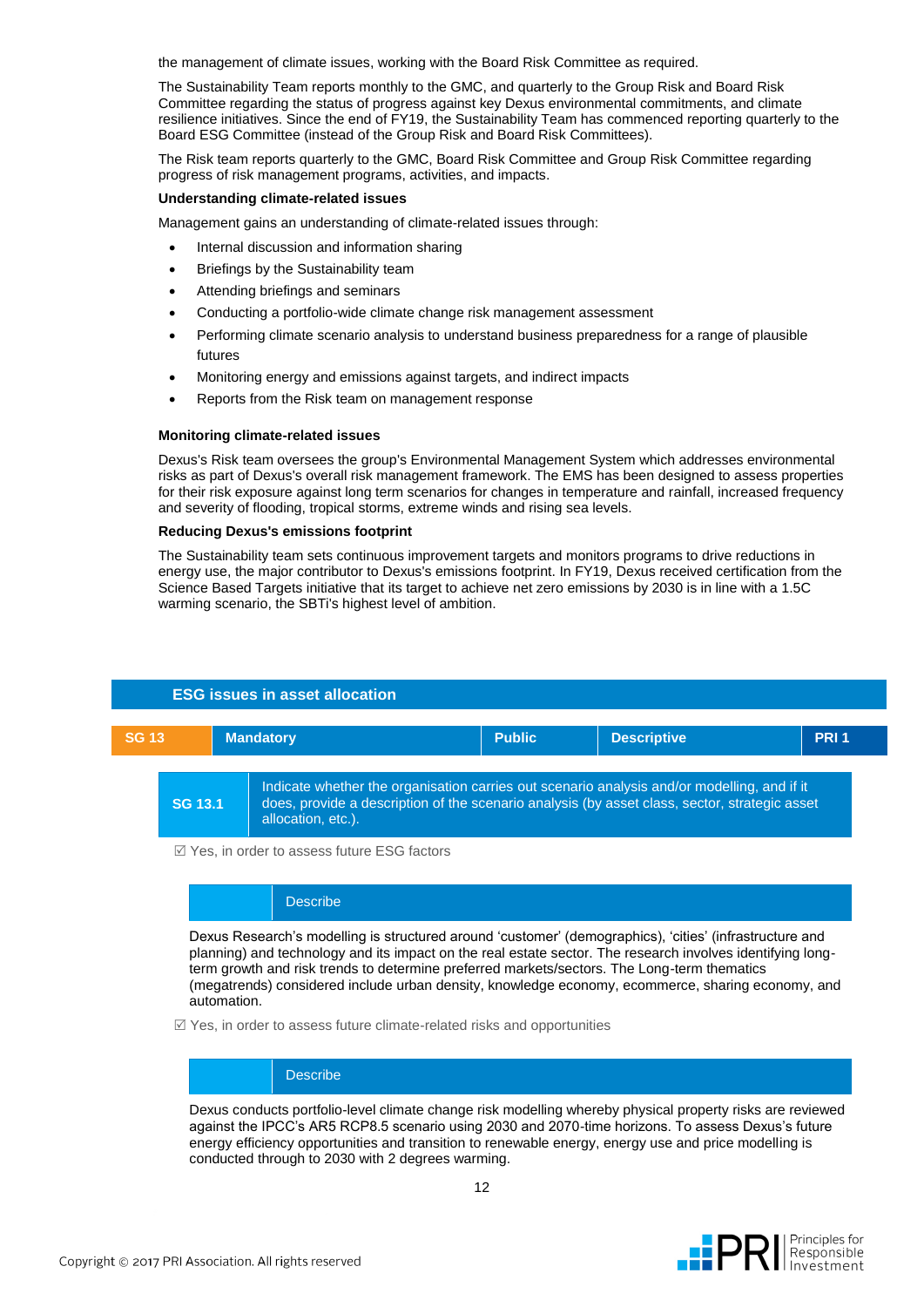#### $\Box$  No, our organisation does not currently carry out scenario analysis and/or modelling

#### **SG 13.2** Indicate if your organisation considers ESG issues in strategic asset allocation and/or<br>
SG 13.2 Indicate is a contract a set the constant of acceptance and allocation and allocation and allocation of acceptance allocation of assets between sectors or geographic markets.

#### We do the following

- Allocation between asset classes
- $\Box$  Determining fixed income duration
- Allocation of assets between geographic markets
- $\boxtimes$  Sector weightings
- $\Box$  Other, specify
- $\Box$  We do not consider ESG issues in strategic asset allocation



#### **Research activities**

Dexus's in-house Research team identifies and analyses key 'megatrends' that affect the property sector such as, increased urban density, changing age demographics, transition to a service and knowledge economy, ecommerce, sharing economy/co-working, automation and robotics, and driverless cars/ridesharing. Research reviews a wide-array of local, regional and national datasets to identify and assess the impacts of such trends.

#### **Climate change risk analysis**

Dexus has conducted a qualitative portfolio-wide assessment of climate change risk, incorporating medium and long-term greenhouse gas emission scenarios from the 5th IPCC report as well as climate projections from the CSIRO and the NSW Office of Environment and Heritage.

Dexus reviewed property-specific scenario data including flood maps, and likely frequency and intensity of bushfires and tropical storms to assess each property and identify hotspots in each geographical market. The study will be used to inform future investments and establish mitigation plans for existing investments.

#### **Climate Modelling**

Dexus has conducted bottom-up emissions modelling to map our track record over the last 10 years in achieving energy efficiency goals, and to map the decarbonisation required for Dexus to play its part in limiting global average temperature increases to below 2 degrees by 2050, measured against pre-industrial levels.



 $\boxtimes$  Initial assessment

#### Describe

Dexus's climate scenario analysis uses results from the highest emissions scenario (RCP8.5) from the 2014 IPCC report. This scenario was chosen to provide Dexus with an indication of worst-case climaterelated outcomes, including the magnitude and specific locations where they are likely to occur.

A geospatial analysis was conducted to map Dexus properties against their relevant climate-zones and link to the scenario outcomes. Risk exposure was rated for each property from Low to High using Dexus's standard 2-dimensional risk rating matrix, which assesses likelihood (from almost certain to rare) and consequence (from insignificant to catastrophic) for each type of physical risk. The scenario analysis was supplemented with NARCliM the highest resolution dataset available for Australia.

Analysis has informed overall level of physical risk, nominated identified-risk across all existing properties and identified and geographical hotspots. The climate scenario 2070 time horizon is used to inform the

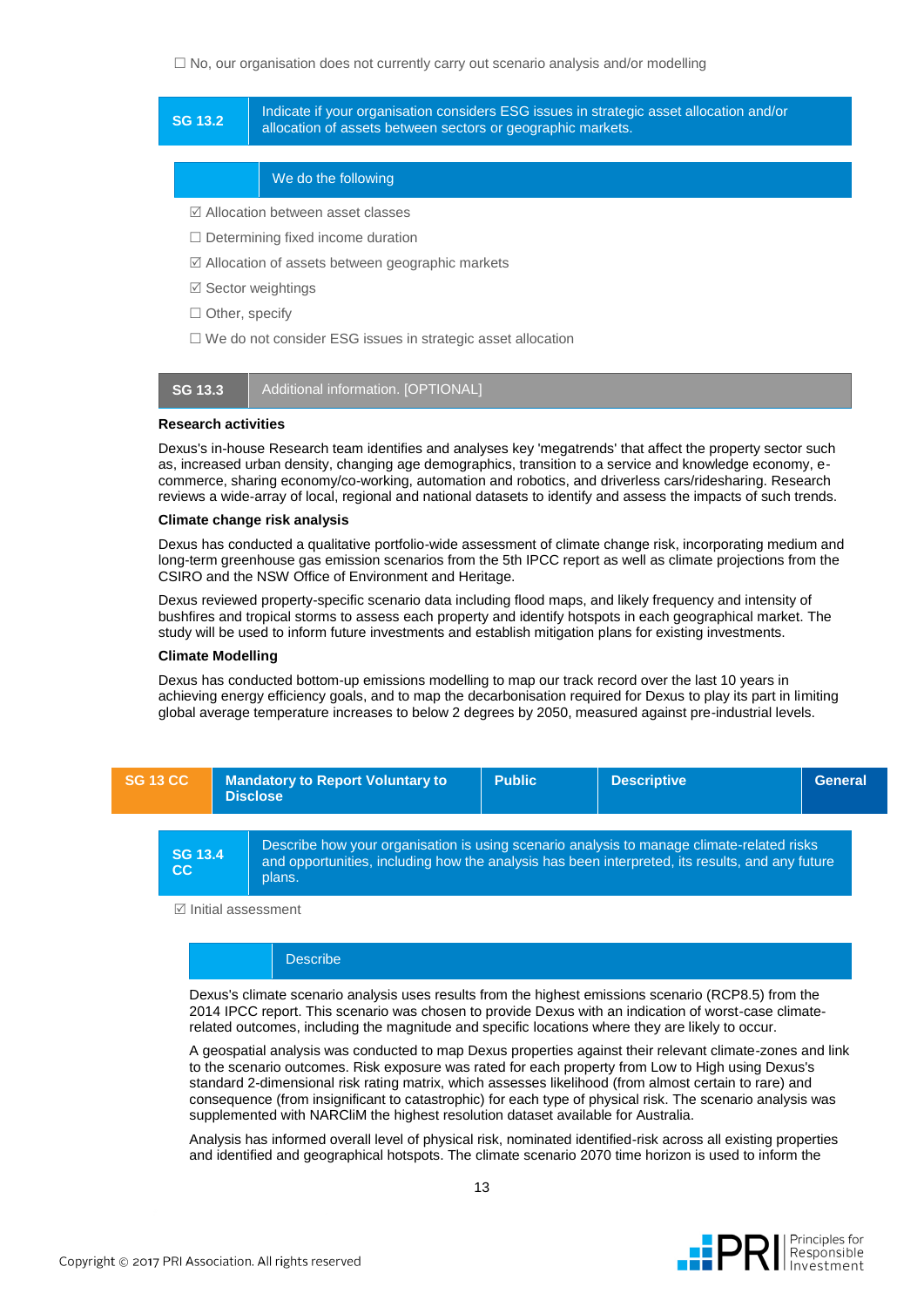business of the trend of the forecasted magnitude of climate related risks and the spatial hot-spots, which can be used to inform long-term strategic planning.

In addition, Dexus has applied climate scenario analysis outcomes to inform energy use and price modelling out to 2030 with comparison against sector decarbonisation consistent with 2 degrees warming against pre-industrial levels. This analysis has been used to align future targets with science-based outcomes to avoid serious climate-change effects and develop future targets on energy efficiency and renewable energy.

Dexus reviews the climate and sustainability risks and opportunities of a potential acquisition before purchase through a due diligence process. This process requires details on the potential acquisition's environmental performance and climate change assessments that have been undertaken, building upgrade and improvement plans, past energy and water audits, as well as costing required to implement upgrades to the property in line with the group's 5-star NABERS Energy rating target. The building performance and climate-related exposure can affect procurement decisions and investment strategy for the asset.

Initial Status Audits (ISA), environmental risks assessments, are conducted on all acquisitions as part of Dexus's Environmental Management System (EMS). Dexus's EMS is certified against international standard ISO 14001:2015 and is implemented at a property level by the operations teams.

Dexus has integrated climate resilience into its EMS, codifying the process for portfolio level and asset level risk assessment adaptation planning. The EMS has been designed to assess properties for their risk exposure against long- term scenarios for changes in temperature and rainfall, increased frequency and severity of flooding, tropical storms, extreme winds and rising sea levels. Post-acquisition, reinspection environmental management reports or 'Statement of Environmental Aspects' are conducted for each property prepared from the ISA and reviewed annually.

Dexus's annual environmental audit process involves analysis and determination of climate change risk level based on the inherent risk to recent and historical natural disasters. From this process key risks are identified, and site mitigation plans are developed. Dexus conducts annual Risk Assessment workshops using a Risk Register that includes property climate change risk.

 $\boxtimes$  Incorporation into investment analysis

#### **Describe**

Climate related risks and opportunities are one of several considerations Dexus makes during acquisition and divestment decision making. The overall magnitude of climate-related impacts can influence a decision not to go ahead with transactions that otherwise would be a worthwhile investment or divestment.

Dexus's decision to buy and sell properties is dictated by formal due diligence processes to collect and evaluate a wide range of risks and opportunities and their impact on investment decisions prior to approving or endorsing an investment/divestment decision.

The due diligence process is used to identify ESG risks, such as exposure to physical climate risk, the ability to attract and meet tenants' demand based on asset energy performance and the CAPEX required to align the asset to meet Dexus's sustainability targets over the short to medium-term. Outcomes of the due diligence process influence Dexus's investment decisions. Material issues could lead to the abandonment of the potential investment, while less significant issues, risk and opportunities may influence the investment price or the terms of sale. In other cases, climate related risks and opportunities that have negligible impact may not influence the investment decision.

 $\boxtimes$  Inform active ownership

#### **Describe**

Energy is a significant operating cost, contributing around 10% of Dexus property-related operating expenses. Dexus analyses and implements operational efficiencies to reduce energy use and develops budgets that take into consideration forecast movements in energy prices which are driven, in part, by climate related impacts. Dexus conducts group-wide procurement of electricity to reduce costs and manage this transitional risk and has allocated resources to track and benchmark performance and identify energy efficiency opportunities, maintain regulatory compliance and access government funding where available.

Dexus has taken advantage of options for onsite and offsite renewable energy to supply base building and tenant requirements as part of Dexus's climate resilience strategy, to reduce energy market volatility and climate exposure through progressive purchase agreements (PPA) and rooftop solar PV. Industrial rooftop leasing for solar PV is a product opportunity that reinforces Dexus's commitment sustainability with the potential for additional rental income from industrial properties.

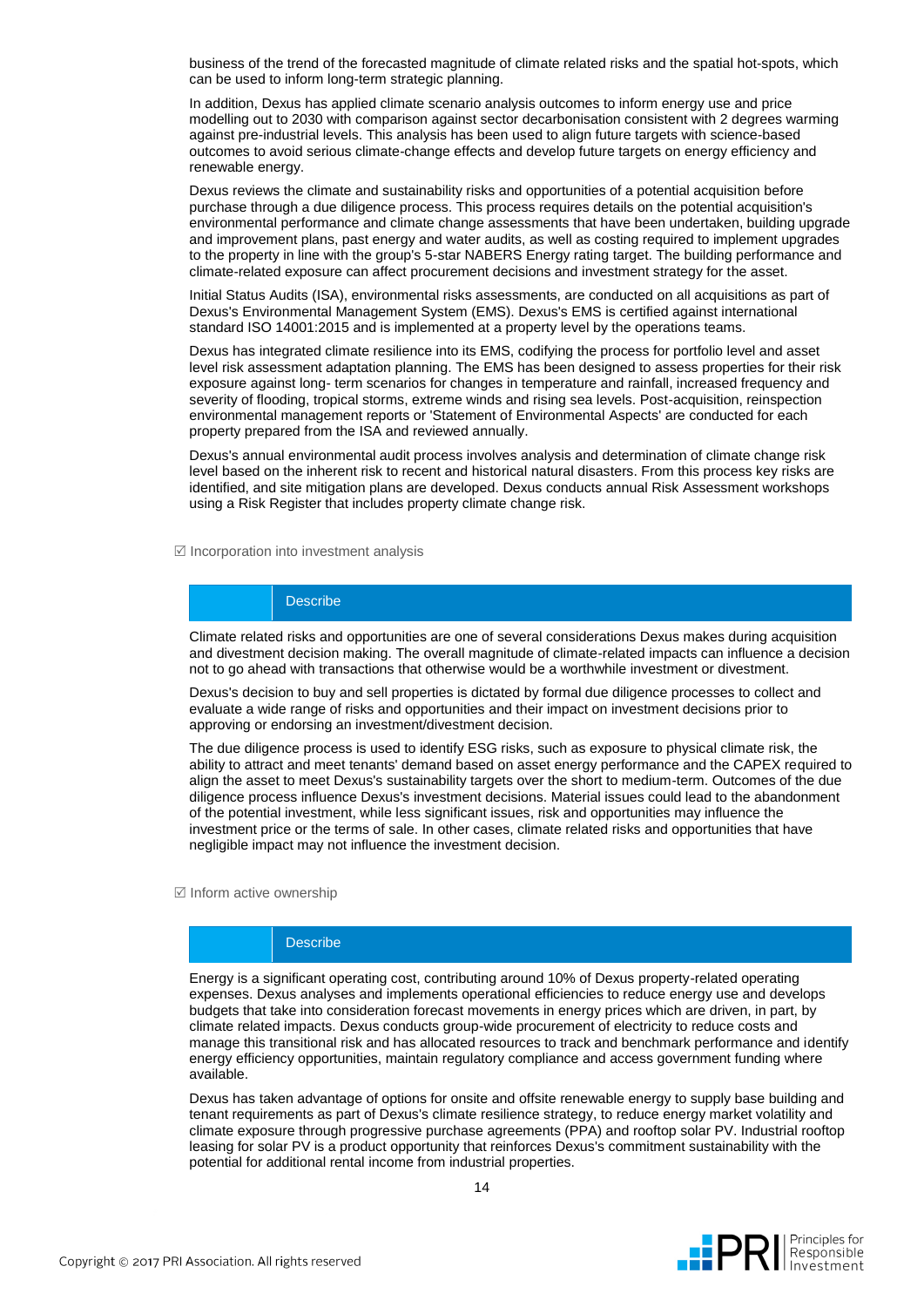In conjunction with the Property Council of Australia, Dexus has been monitoring national energy policy developments. Climate and energy related policies have a direct cost impact to Dexus, Dexus's exposure to the energy market and existing and future government initiatives influences Dexus's energy price exposure and associated climate impacts. Dexus has assessed the price risk on its current and future energy costs and engaged in discussions with its electricity retailer on the electricity price movements that may result from changes in energy and climate related legislation.

Analysis of market and government sentiment on renewable energy and technological advancements and their relative impact to Dexus was used to set Dexus's New Energy, New Opportunities strategy and pathway towards achieving net zero emissions by 2030.

In further work, Dexus will analyse the economic and climate-related risks/benefits relating to evaluating the feasibility for portfolio-wide adoption of rooftop solar PV across retail and industrial assets. Results from scenario analysis are being used to prioritise sites and inform the business case. Dexus continues to install solar PV at retail and industrial sites, with a view to achieving 100% renewable energy use across the group managed portfolio by 2030.

#### $\Box$  Other

### **SG 13.5 CC** I<sub>2.3</sub> | Indicate who uses this analysis.

Board members, trustees, C-level roles, Investment Committee

- $\boxtimes$  Portfolio managers
- $\boxtimes$  Dedicated responsible investment staff
- $\boxtimes$  External managers
- $\Box$  Investment consultants/actuaries
- □ Other

#### **SG 13.6 CC** Indicate whether your organisation has evaluated the potential impact of climate-related risks, beyond the investment time horizon, on its investment strategy.

Yes

#### **Describe**

#### **Climate change risk analysis**

Dexus has conducted a qualitative portfolio-wide assessment of climate change risk, incorporating medium and long-term greenhouse gas emission scenarios from the 5th IPCC report as well as climate projections from the CSIRO and the NSW Office of Environment and Heritage (OEH).

Dexus also reviewed property-specific scenario data including flood maps, and likely frequency and intensity of bushfires and tropical storms to assess each property and identify hotspots in each geographical market. This study is used to inform future investments and establish mitigation plans for existing investments.

#### **Climate Modelling**

Dexus has conducted bottom-up emissions modelling to map its track record over the past 10 years in achieving energy efficiency goals, and to map the decarbonisation required for Dexus to achieve net zero emissions by 2030 and support global ambitions to limit global warming to 1.5°C compared to pre-industrial levels.

O No

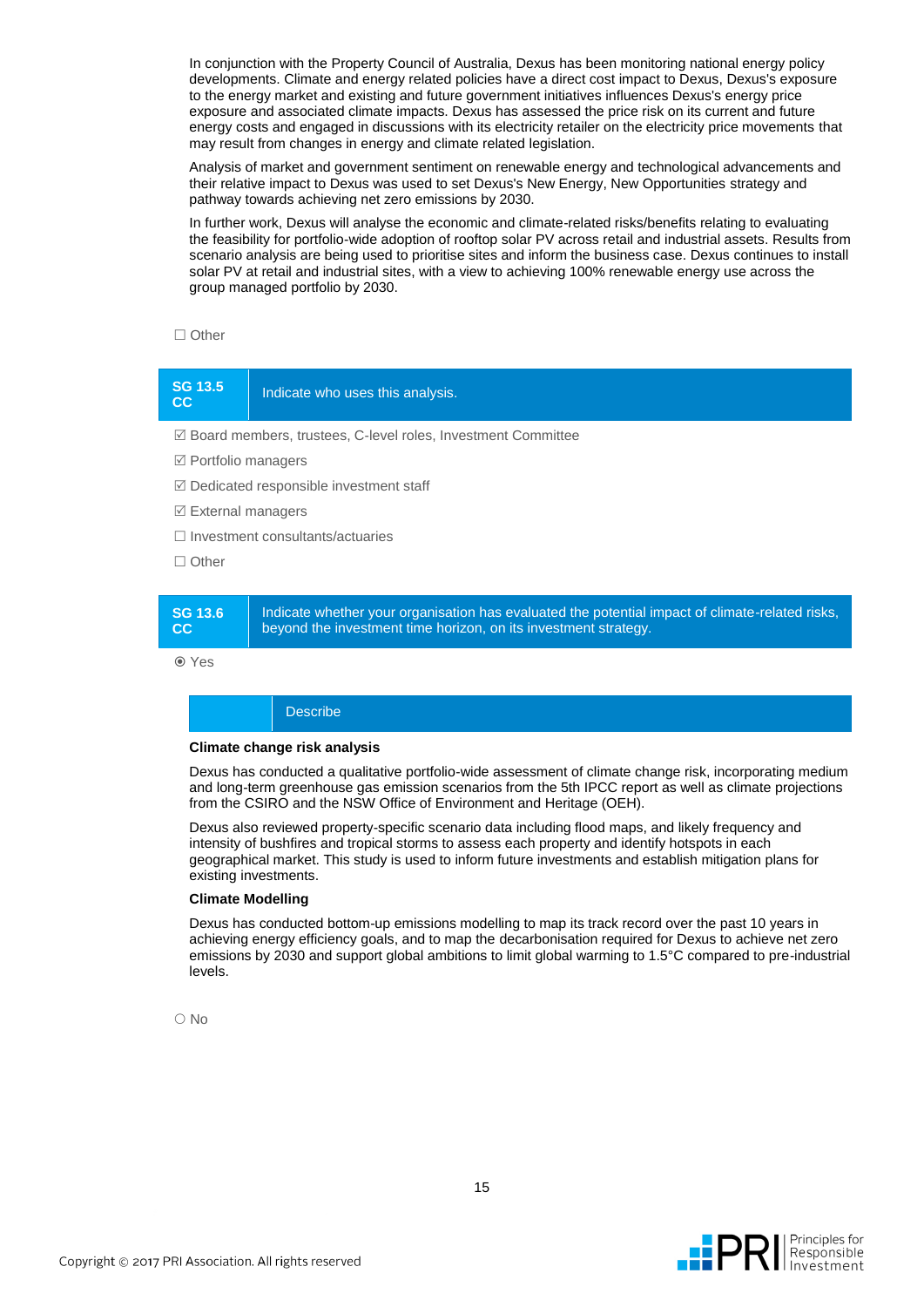Analysis based on a 2°C or lower scenario

- Analysis based on an abrupt transition, consistent with the Inevitable Policy Response
- Analysis based on a 4°C or higher scenario
- $\square$  No, a range is not used
- **SG 13.8**

Indicate the climate scenarios your organisation uses.

| ☑ Beyond 2 Degrees Scenario (B2DS)<br>□ Energy Technology Perspectives (ETP) 2 Degrees scenario<br>□ Sustainable Development Scenario (SDS) |  |
|---------------------------------------------------------------------------------------------------------------------------------------------|--|
|                                                                                                                                             |  |
|                                                                                                                                             |  |
|                                                                                                                                             |  |
|                                                                                                                                             |  |
|                                                                                                                                             |  |
|                                                                                                                                             |  |
| □ Advanced Energy [R]evolution                                                                                                              |  |
| Deep Decarbonisation Pathway Project (DDPP)                                                                                                 |  |
|                                                                                                                                             |  |
| ☑ Representative Concentration Pathway (RCP) 8.5                                                                                            |  |
|                                                                                                                                             |  |
|                                                                                                                                             |  |
|                                                                                                                                             |  |
|                                                                                                                                             |  |
|                                                                                                                                             |  |
|                                                                                                                                             |  |
|                                                                                                                                             |  |

|  | $\sqrt{SG}$ 14 | <b>Mandatory to Report Voluntary to</b><br><b>Disclose</b> | <b>Public</b> | <b>Additional Assessed</b> | <b>PRI1</b> |
|--|----------------|------------------------------------------------------------|---------------|----------------------------|-------------|
|--|----------------|------------------------------------------------------------|---------------|----------------------------|-------------|

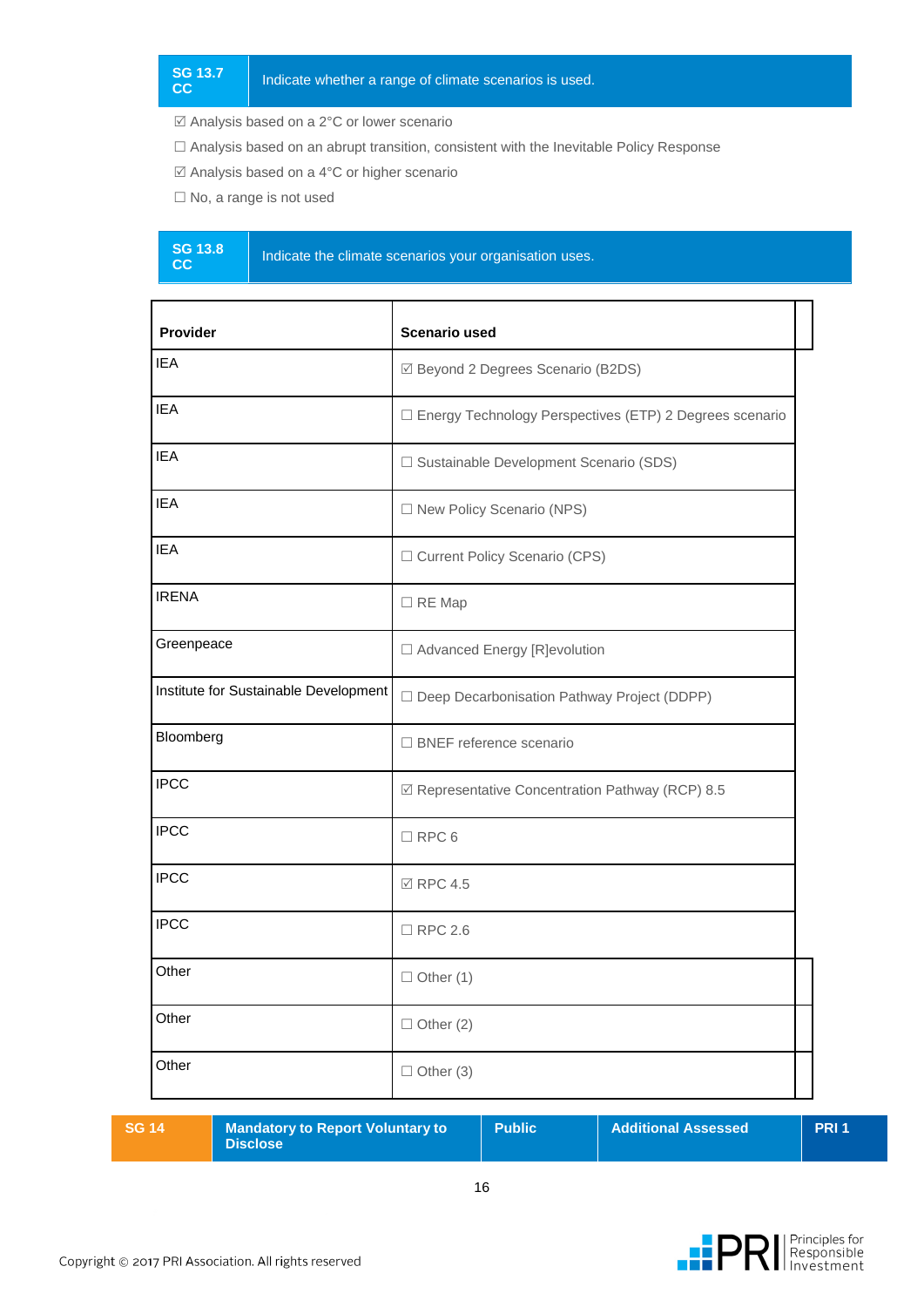Changing demographics

- $⊓$  Climate change
- $✓$  **Resource scarcity**
- **Ø** Technological developments
- $\boxtimes$  Other, specify(1)

#### other description (1)

#### Urbanisation and its impacts on the property market

 $\Box$  Other, specify(2)

 $\Box$  None of the above

#### **SG 14.2** Indicate which of the following activities you have undertaken to respond to climate change risk and opportunity

 $\Box$  Established a climate change sensitive or climate change integrated asset allocation strategy

 $\mathbb Z$  Targeted low carbon or climate resilient investments

Specify the AUM invested in low carbon and climate resilient portfolios, funds, strategies or asset classes.

|                  | trillions  | billions | millions | thousands | hundreds |
|------------------|------------|----------|----------|-----------|----------|
| <b>Total AUM</b> |            |          | 222      | 900       | 000      |
| Currency         | <b>AUD</b> |          |          |           |          |
| Assets in USD    |            |          | 150      | 992       | 373      |

#### Specify the framework or taxonomy used.

The Healthcare Wholesale Property Fund's (HWPF) sustainability credentials are underpinned by the Clean Energy Policy (CEP) together with the investment of foundation investor, the Clean Energy Finance Corporation (CEFC).

The CEP outlines the adoption of design and operation practices and use of innovative technology and approaches to maximise energy performance and minimise greenhouse gas emissions across the Fund's property portfolio. The policy includes the following requirements:

- Design targets based on Green Star Design& As Built and Performance
- Operational targets based on achieving and maintain a Green Star Performance Rating
- Developing net zero carbon targets
- Developing clean energy plans
- Developing low emission transport plans
- Tenant and customer engagement on environmental topics

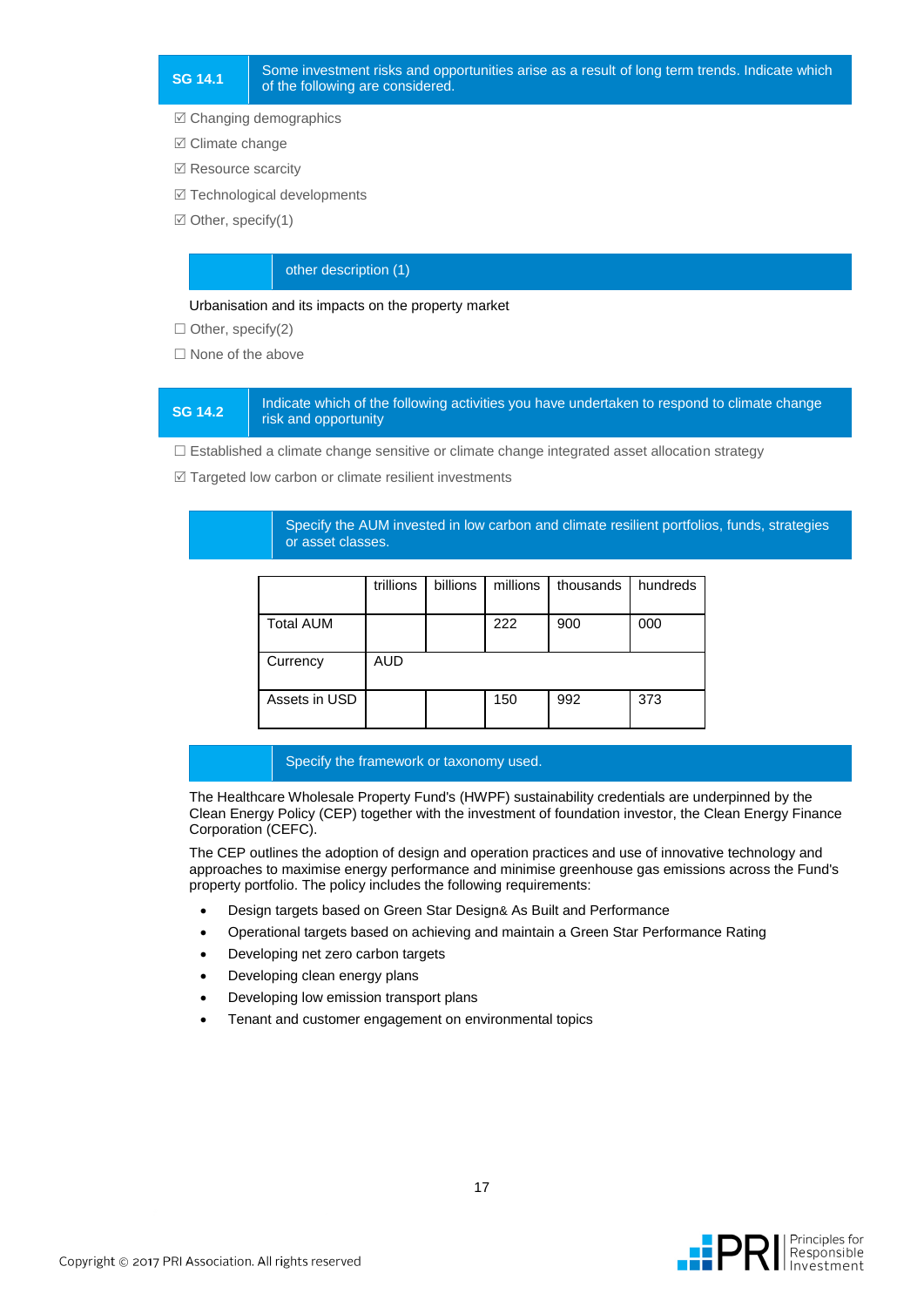- $\Box$  Phase out your investments in your fossil fuel holdings
- $\mathbb Z$  Reduced portfolio exposure to emissions intensive or fossil fuel holdings
- $\mathbb Z$  Used emissions data or analysis to inform investment decision making
- $\square$  Sought climate change integration by companies
- $\square$  Sought climate supportive policy from governments
- $\Box$  Other, specify
- $\Box$  None of the above

#### **SG 14.3** Indicate which of the following tools the organisation uses to manage climate-related risks and opportunities.

- $\boxtimes$  Scenario analysis
- $\boxtimes$  Disclosures on emissions risks to clients/trustees/management/beneficiaries
- $\boxtimes$  Climate-related targets
- $\Box$  Encouraging internal and/or external portfolio managers to monitor emissions risks
- $\mathbb Z$  Emissions-risk monitoring and reporting are formalised into contracts when appointing managers
- $\boxtimes$  Weighted average carbon intensity
- $\boxtimes$  Carbon footprint (scope 1 and 2)
- Portfolio carbon footprint
- $\boxtimes$  Total carbon emissions
- $□$  **Carbon intensity**
- □ Exposure to carbon-related assets
- $\Box$  Other emissions metrics
- □ Other, specify
- $\Box$  None of the above

#### **SG 14.5** | Additional information [Optional]

#### **Research activities**

Dexus Research identifies and analyses long-term thematics 'megatrends' structured around three key pillars: 'customer' (demographics), 'cities' (infrastructure and planning) and technology and its effect on the property sector. These long-term growth and risk trends are used to determine preferred capital allocation to deliver above-benchmark income growth and sustained value.

Key identified megatrends include increased urban density (resource scarcity), changing age demographics, transition to a service and knowledge economy, e-commerce, sharing economy/co-working, automation and robotics, and driverless cars/ridesharing.

Dexus Research models the expected impacts of these trends and develops a view on their impact to property sectors, geographic markets and customers.

Dexus conducts demographic studies across its Retail sites to understand social demographics, competition within the immediate vicinity and benchmarking.

Dexus Research publications are available for public download via the Dexus website at: https://www.dexus.com/discover-dexus/research

#### **Carbon footprinting**

Dexus measures its carbon footprint and formally reports on an annual basis to the federal government and the public on its emissions and performance trends with data independently assured.

#### **Target setting**

Dexus sets, reviews and updates corporate objectives within its responsible investment framework on an annual basis. Commitments are typically defined with respect to each of five key objectives (i.e. future-enabled tenants, thriving people, strong communities, leading cities, and enriched environment) and may relate to:

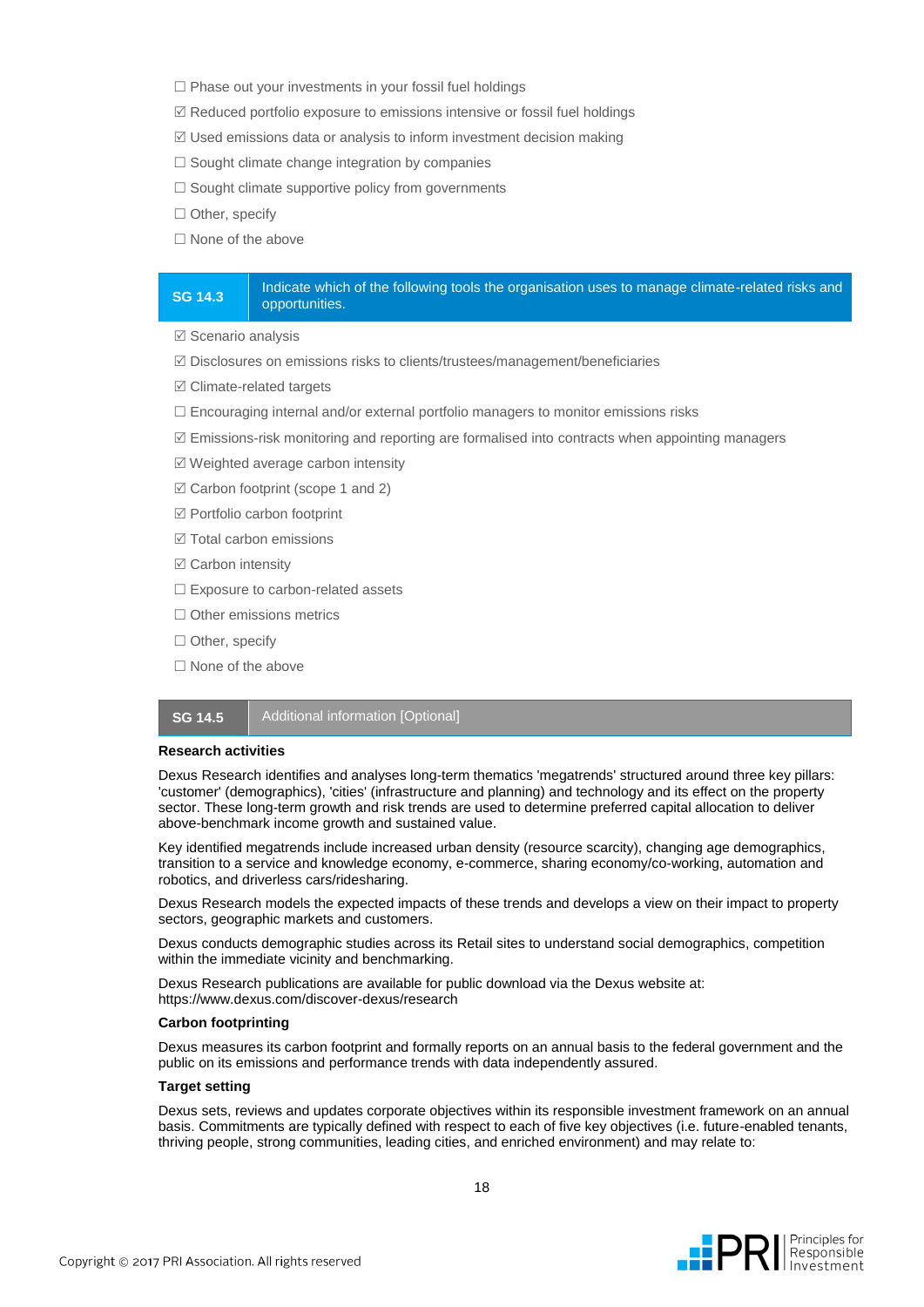- Setting and achieving operational performance targets such as financial targets or building efficiency benchmarks
- Initiatives to improve collaboration or joint commitment with stakeholders such as suppliers, customers, and industry peers
- Enhancements to processes, governance mechanisms or internal efficiency
- Implementing ESG projects at specific properties within the portfolio
- Broader ambitions to make a material impact on employees, the community and/or the environment

Dexus sets environmental performance targets to reduce its risk with regard to climate change and resource availability, to improve efficiency and reduce operating costs.

#### **Third Party Property Managers**

Property Management Agreements with third party property managers include contract clauses, agreed service levels and performance KPIs that focus on addressing compliance issues and maximising performance with regard to ESG issues. Agreements include KPIs linked to performance payments including maintaining building efficiency in line with Dexus targets or expectations or rewarding sustainability innovation.

| <b>SG 14 CC</b>      | <b>Voluntary</b>                                                                                        | <b>Public</b> | General |
|----------------------|---------------------------------------------------------------------------------------------------------|---------------|---------|
| <b>SG 14.6</b><br>cc | Provide further details on the key metric(s) used to assess climate-related risks and<br>opportunities. |               |         |

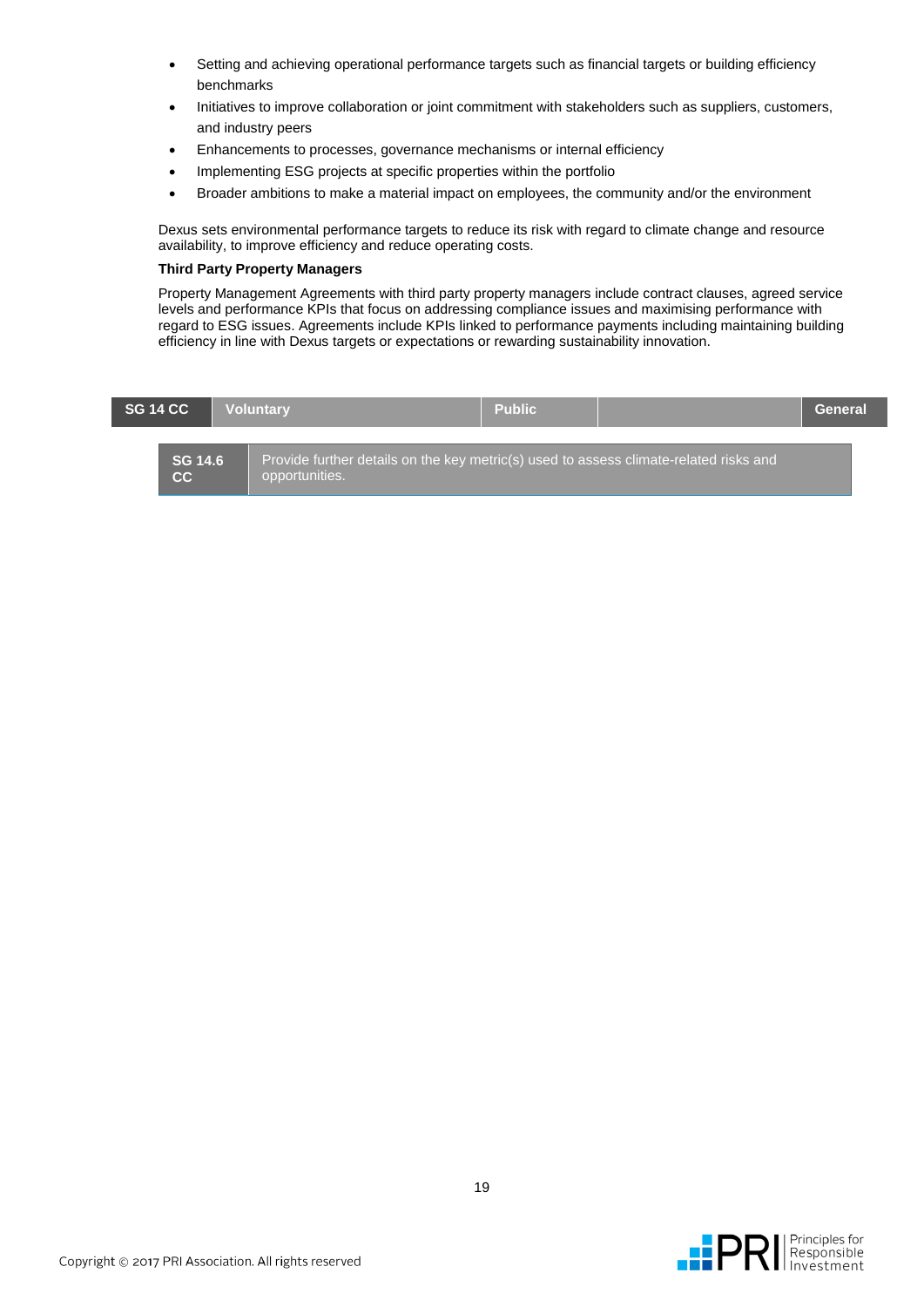| <b>Metric Type</b>                    | Coverage                                                                                  | <b>Purpose</b>                                                                                                     | <b>Metric Unit</b>                               | <b>Metric Methodology</b>                                                                                                                      |  |
|---------------------------------------|-------------------------------------------------------------------------------------------|--------------------------------------------------------------------------------------------------------------------|--------------------------------------------------|------------------------------------------------------------------------------------------------------------------------------------------------|--|
| <b>Climate-</b><br>related<br>targets | $\boxtimes$ All<br>assets<br>$\Box$ Majority<br>of assets<br>$\Box$ Minority<br>of assets | Reduce carbon emissions to manage<br>transition risks, and enhance portfolio<br>resilience to physical risks       | Tonnes CO2-<br>e (for<br>emissions<br>reduction) | Emissions reduction -<br>GHG Protocol, via the<br><b>NGER Act and Australia's</b><br>National Greenhouse<br>Accounts<br>Portfolio resilience - |  |
|                                       |                                                                                           |                                                                                                                    |                                                  | Adaptation planning using<br>scenario modelling based<br>on IPCC climate<br>scenarios                                                          |  |
| Weighted                              | $\Box$ All<br>assets                                                                      | Track ongoing change in intensity (to<br>account for portfolio changes) against                                    | kg CO2-e per<br>square metre                     | Absolute emissions<br>(calculated in accordance                                                                                                |  |
| average<br>carbon<br>intensity        | ☑ Majority<br>of assets                                                                   | internal targets and external<br>benchmarks                                                                        |                                                  | with GHG Protocol)<br>divided by total square<br>metres                                                                                        |  |
|                                       | $\Box$ Minority<br>of assets                                                              |                                                                                                                    |                                                  |                                                                                                                                                |  |
| Carbon                                | $\boxtimes$ All<br>assets                                                                 | Track total scope 1 &2 emissions for<br>regulatory reporting                                                       | Tonnes CO2-<br>e                                 | National Greenhouse and<br><b>Energy Reporting Act</b>                                                                                         |  |
| footprint<br>(scope 1 and<br>2)       | $\Box$ Majority<br>of assets                                                              |                                                                                                                    |                                                  |                                                                                                                                                |  |
|                                       | $\Box$ Minority<br>of assets                                                              |                                                                                                                    |                                                  |                                                                                                                                                |  |
| <b>Portfolio</b>                      | $\Box$ All<br>assets                                                                      | Track total scope 1,2 & 3 emissions<br>for voluntary offsetting of Dexus's                                         | Tonnes CO2-<br>e                                 | National Carbon Offset<br>Standard                                                                                                             |  |
| carbon<br>footprint                   | $\Box$ Majority<br>of assets                                                              | managed operations under Australia's<br>Carbon Neutral Program                                                     |                                                  |                                                                                                                                                |  |
|                                       | ☑ Minority<br>of assets                                                                   |                                                                                                                    |                                                  |                                                                                                                                                |  |
| <b>Total carbon</b>                   | $\Box$ All<br>assets                                                                      | Track total scope 1 & 2, plus scope 3s<br>from energy, water & wastewater,                                         | Tonnes CO2-<br>e                                 | GHG Protocol, via the<br><b>NGER Act and Australia's</b>                                                                                       |  |
| emissions                             | ☑ Majority<br>of assets                                                                   | waste and recycling and corporate<br>travel and consumables for evaluating<br>overall portfolio impacts of Dexus's |                                                  | National Greenhouse<br>Accounts                                                                                                                |  |
|                                       | $\Box$ Minority<br>of assets                                                              | managed assets                                                                                                     |                                                  |                                                                                                                                                |  |
| Carbon                                | $\boxtimes$ All<br>assets                                                                 | Track ongoing change in intensity (to<br>account for portfolio changes) against                                    | kg CO2-e per<br>square metre                     | Absolute emissions<br>(calculated in accordance                                                                                                |  |
| intensity                             | $\Box$ Majority<br>of assets                                                              | internal targets and external<br>benchmarks                                                                        |                                                  | with GHG Protocol)<br>divided by total square<br>metres                                                                                        |  |
|                                       | $\Box$ Minority<br>of assets                                                              |                                                                                                                    |                                                  |                                                                                                                                                |  |

**SG 14.7** 

Describe in further detail the key targets.

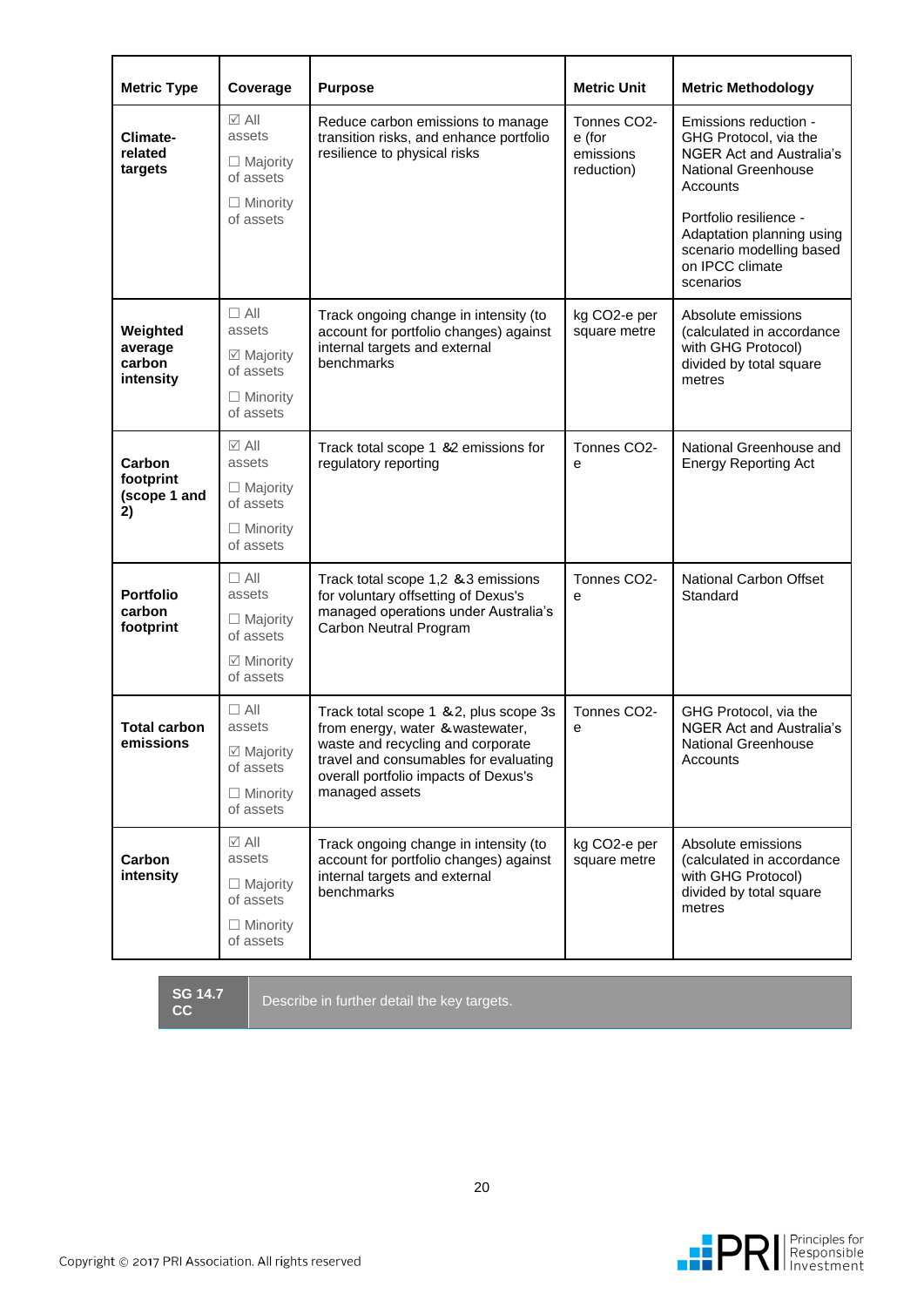| <b>Targettype</b>                                                | <b>Baseline</b><br>year | <b>Target</b><br>year | <b>Description</b>                                                                                                                                                                                      | <b>Attachments</b>                                                 |  |
|------------------------------------------------------------------|-------------------------|-----------------------|---------------------------------------------------------------------------------------------------------------------------------------------------------------------------------------------------------|--------------------------------------------------------------------|--|
| $\boxtimes$ Absolute<br>target<br>$\Box$ Intensity<br>target     | 2015                    | 2020                  | Reduce energy consumption and scope 1 & 2<br>emissions across the Group by a further 10% by<br>2020 using the FY15 baseline, for like-for-like<br>properties.                                           | File 1:2019 Dexus<br><b>Sustainability</b><br>Performance Pack.pdf |  |
| $\triangledown$ Absolute<br>target<br>$\Box$ Intensity<br>target | 2015                    | 2020                  | Reduce energy consumption across the Group by a<br>further 10% by 2020 using the FY15 baseline, for<br>like-for-like properties.                                                                        | File 1:2019 Dexus<br>Sustainability<br>Performance Pack.pdf        |  |
| $\triangledown$ Absolute<br>target<br>$\Box$ Intensity<br>target | 2018                    | 2030                  | To achieve net zero emissions across Dexus's<br>managed property portfolio by 2030 through energy<br>efficiency and increasing renewables. The<br>emissions boundary comprises all emissions<br>sources | File 1:2019 Dexus<br><b>Sustainability</b><br>Performance Pack.pdf |  |
| $\Box$ Absolute<br>target<br>$\Box$ Intensity<br>target          |                         |                       |                                                                                                                                                                                                         |                                                                    |  |
| $\Box$ Absolute<br>target<br>$\Box$ Intensity<br>target          |                         |                       |                                                                                                                                                                                                         |                                                                    |  |

**SG 14.8 CC**

Indicate whether climate-related risks are integrated into overall risk management and explain the risk management processes used for identifying, assessing and managing climate-related risks.

Processes for climate-related risks are integrated into overall risk management

#### Please describe

Dexus conducts periodic group-wide climate change risk assessments to determine the magnitude of climate change risks across the portfolio. This involves desktop analysis of exposures to climate change related events and is supported by data from ongoing site risk management inspections.

Dexus's sustainability and risk teams identify, analyse and evaluate climate change risks and opportunities, referencing the Group's Climate Change Assessment Report and site audit program outcomes, and maintains a WHS&E risk register. Environmental, financial and reputational risks, and health and safety concerns are evaluated, and management controls are established.

Risks that are considered strategic are reviewed by the Senior Manager, Group Sustainability and Energy and Head of Risk and Compliance and escalated for review within annual Risk Assessment workshops using a Strategic Risk Register. The current risk to Dexus from climate change is low as properties are predominantly located in metropolitan areas with stable infrastructure and effective local government area planning for climate change impacts and services.

Acute physical risks and extreme weather events, are assessed as part of Dexus's annual risk engineering audit process and during due diligence for new acquisitions. The process involves analysis and determination of the level of climate change risk based on the inherent risk with reference to recent and historical weather event data, while factoring in climate change projections and previous loss data.

Key risks are identified, and site mitigation plans are developed to cover all risks including natural disaster risks. Strategic improvement plans are developed to improve energy efficiency and reduce greenhouse gas emissions. Climate change adaptation initiatives have been identified to enhance resilience at sites where vulnerabilities are identified. Initiatives are coordinated at the corporate level and managed at the property level. Climate resilience is considered across all properties through its integration into Dexus's Environmental Management System, providing a structured property risk management process for head office and site-based teams to evaluate vulnerability and develop adaptation actions moving forward.